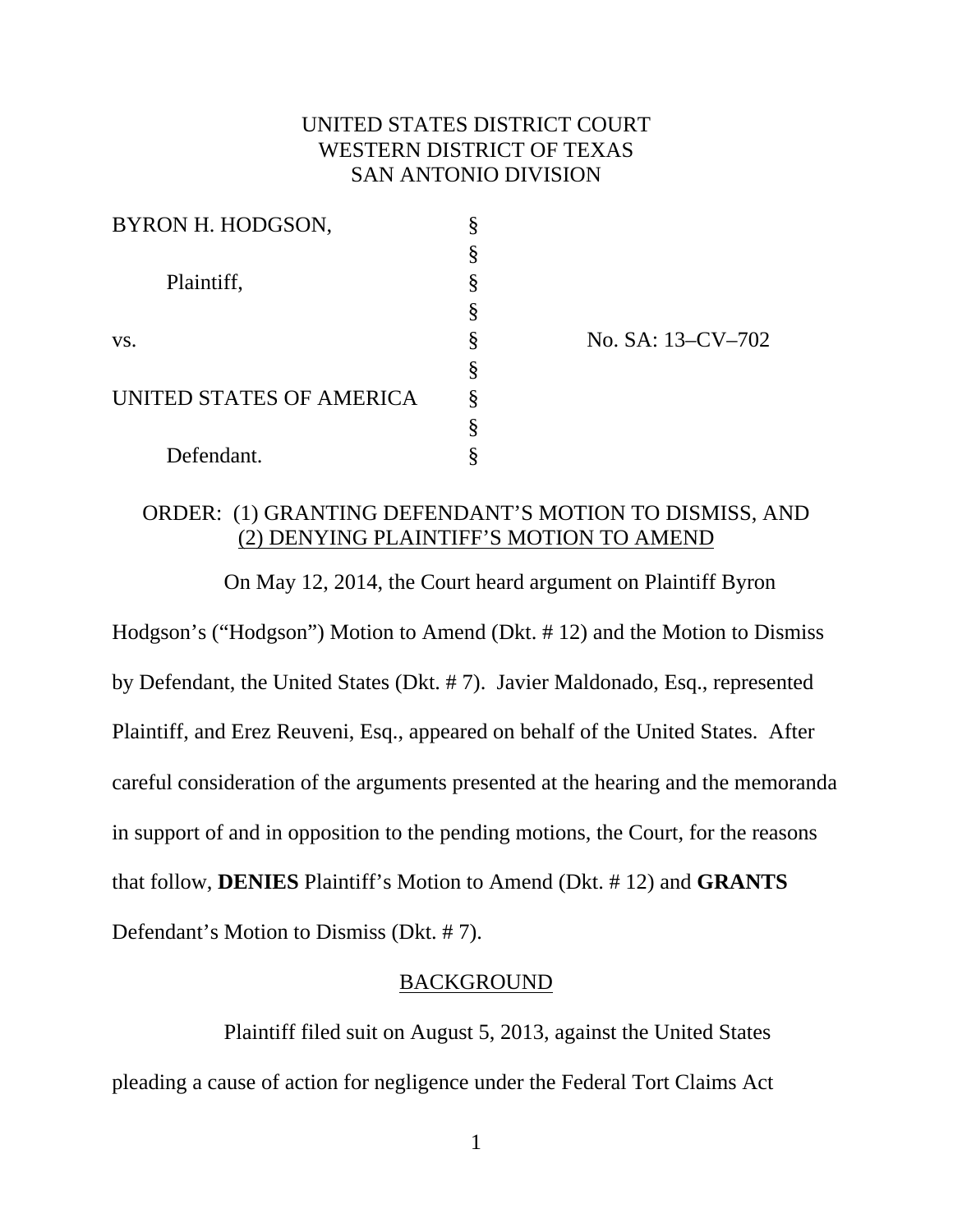("FTCA") and a claim for assault, battery, false arrest, and false imprisonment.

("Compl.," Dkt.  $\# 1 \P \$  36–44.) On November 11, 2013, the United States filed its timely motion to dismiss. (Dkt. # 7.) This motion is currently pending before the Court.

 On February 8, 2014, Plaintiff filed a motion to amend the complaint. (Dkt. # 12.) This motion is currently before the Court.

 Plaintiff's claims arise out of events occurring during the summer of 2011 and relate to his immigration status and Native American blood quantum. (Compl.  $\P\P$  8–13.)

 The United States admitted Plaintiff on September 22, 1975, as a lawful permanent resident. (Compl. ¶ 8.) At a later date, Plaintiff was imprisoned in Huntsville, Texas. (Id. ¶ 9.) On June 7, 2011, United States Immigration and Customs Enforcement ("ICE") officers located Plaintiff at the Huntsville prison.<sup>1</sup> (Id.) An ICE officer interviewed Plaintiff, and Plaintiff told him that he was an "American Indian born in Canada and enjoyed certain protections under the Jay Treaty." (Id. ¶ 10.) Plaintiff asked the ICE officers to investigate his special status and the fact that he believed this status prevented him from being deported. (Id.  $\P$  10.)

 $\overline{a}$ 

<sup>&</sup>lt;sup>1</sup> It is unclear from the Complaint why ICE officers were searching for Plaintiff in the first place.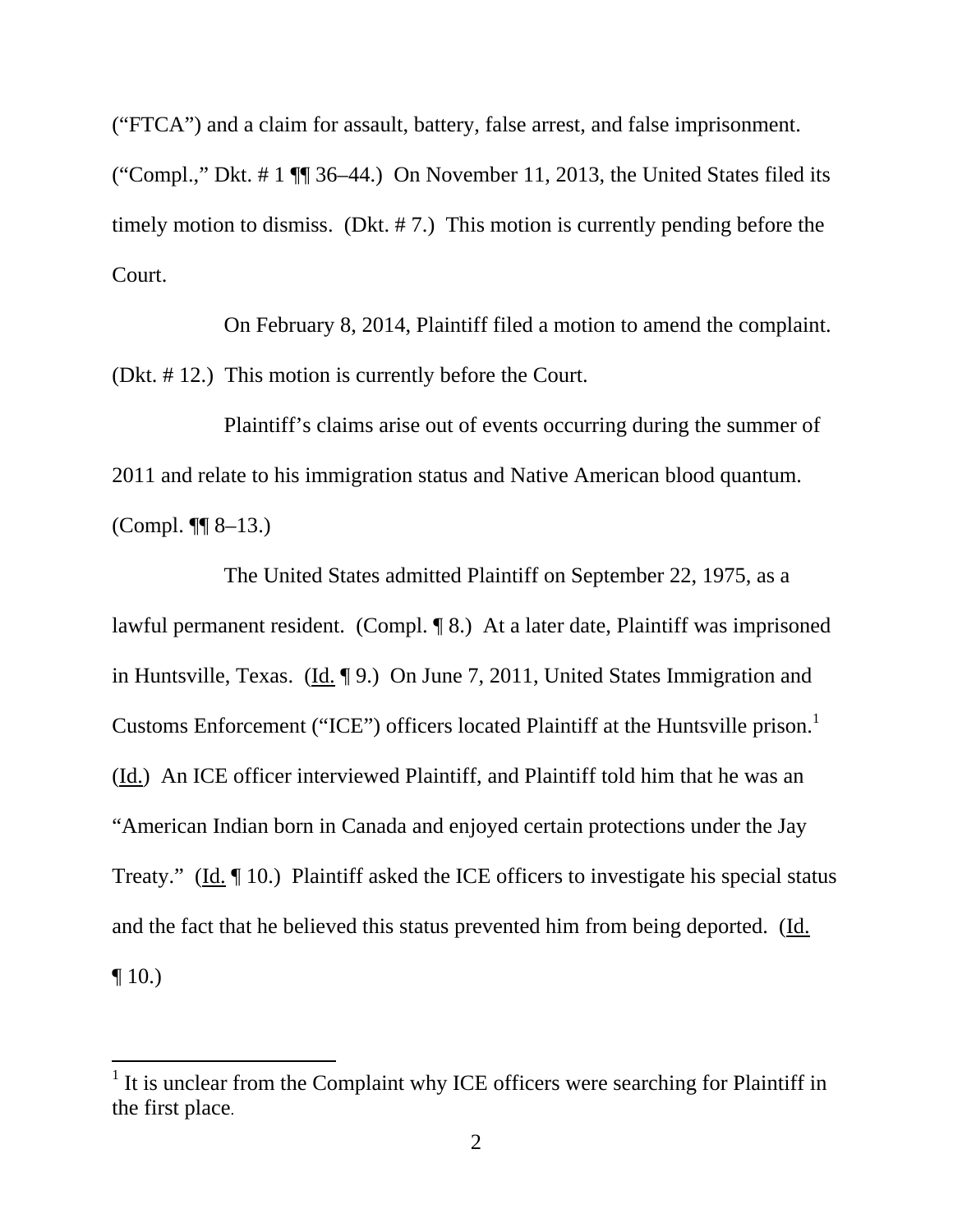Nonetheless, the ICE officers issued an administrative warrant for Plaintiff's arrest and issued a Notice to Appear and a Notice of Custody Determination. (Id. ¶ 12.) The warrant charged Plaintiff as "being an alien in the United States who was in this county in violation of federal law and subject to detention." (Id. ¶ 13.) The Notice to Appear stated that although Plaintiff had been admitted to the United States, he was subject to deportation because of his criminal history. (Id.  $\P$  14.) The Notice of Custody determination stated that Plaintiff "was being taken into custody by the Department of Homeland Security (DHS) and that he could not request release from an Immigration Judge because federal law prohibited" his release. (Id. ¶ 15.)

 Plaintiff was then transferred to the Houston Service Processing Center, operated by the Corrections Corporations of America, where he was held for a few days before being transferred to the Polk County Adult Detention Center in Livingston, Texas. (Id. ¶ 16.)

 Plaintiff next wrote a letter to ICE asking that they investigate his claim that he is an American Indian born in Canada, and as such, cannot be deported and should not be detained. (Id. ¶ 17.) Plaintiff received a letter from an ICE officer stating his claim was being investigated. (Id. ¶18.)

 Around June 16, 2011, Plaintiff's common law wife sent him a letter from the Indian and Northern Affairs of Canada department stating that Plaintiff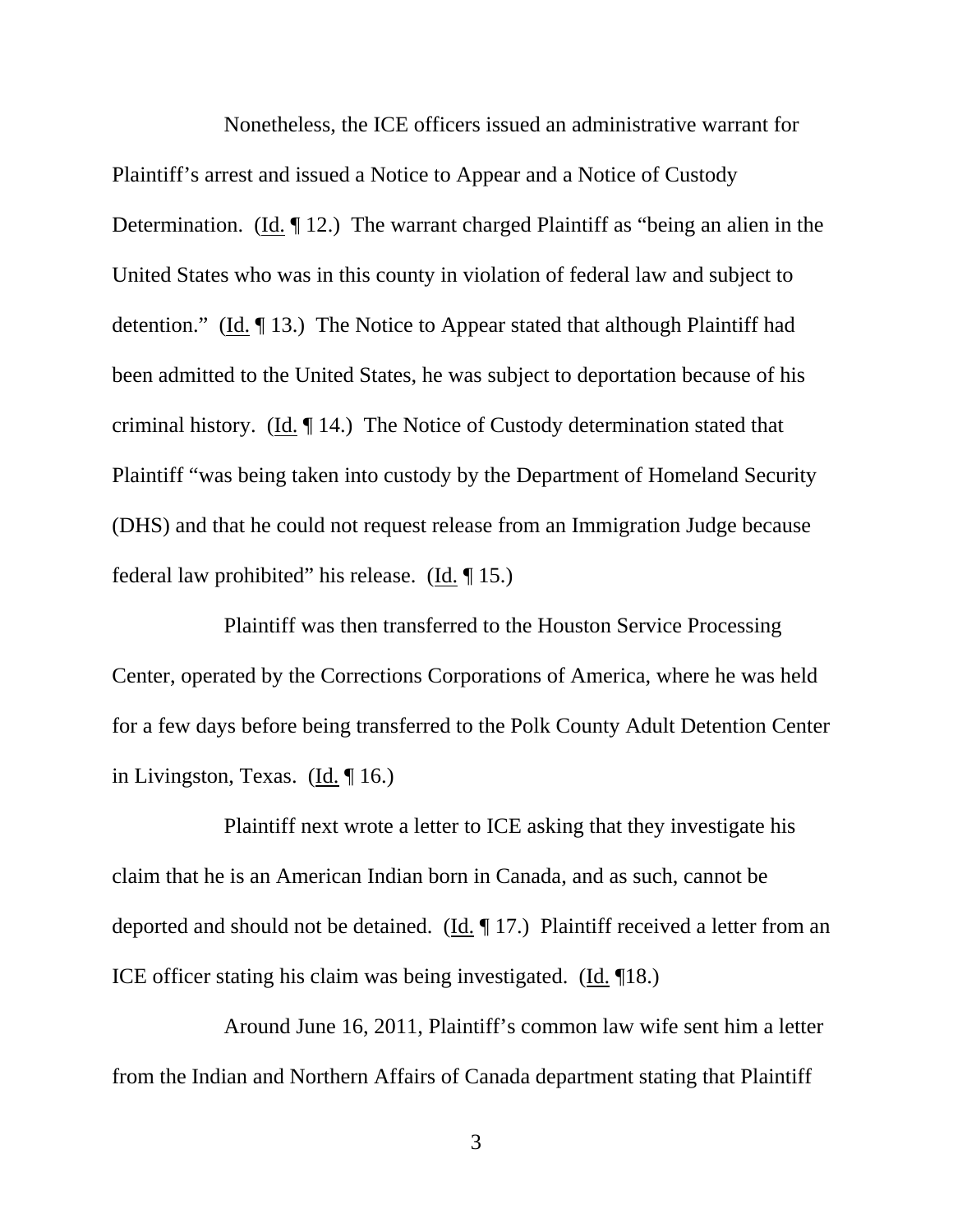was registered as an Indian with them. (Id. ¶ 19.) Plaintiff provided this letter to ICE. (Id. ¶ 20.) Plaintiff states that ICE confirmed the authenticity of this letter, but, nonetheless, continued to detain him. (Id.)

 Plaintiff attended an immigration hearing on June 21, 2011. (Id. ¶ 21.) During this hearing, Plaintiff asserted that his mother was a naturalized U.S. citizen, and therefore, he may have a claim to citizenship. (Id.) Additionally, Plaintiff stated that under the Jay Treaty, because of his American Indian status, the United States could not deport him. (Id. ¶ 22.) Plaintiff states he offered to produce evidence that he was registered with Canadian authorities as a member of an indigenous tribe. (Id.)

 Plaintiff asserts that the Immigration Judge's response—that Plaintiff's only defense to deportation was a potential claim of citizenship, deriving from his mother's status—was incorrect. (Id. ¶ 23.) Plaintiff states that the Immigration Judge refused to hear any evidence regarding Plaintiff's status as an American Indian born in Canada. (Id.) The Immigration Judge continued the hearing to permit ICE to investigate Plaintiff's claim to citizenship. (Id. ¶ 24.)

 During the continuance, ICE obtained documentation regarding Plaintiff's father. (Id. 125.) Plaintiff states that ICE had a picture of his father, and information that his father "was an American Indian born in Canada" who had immigrated to the United States based on his status. (Id.)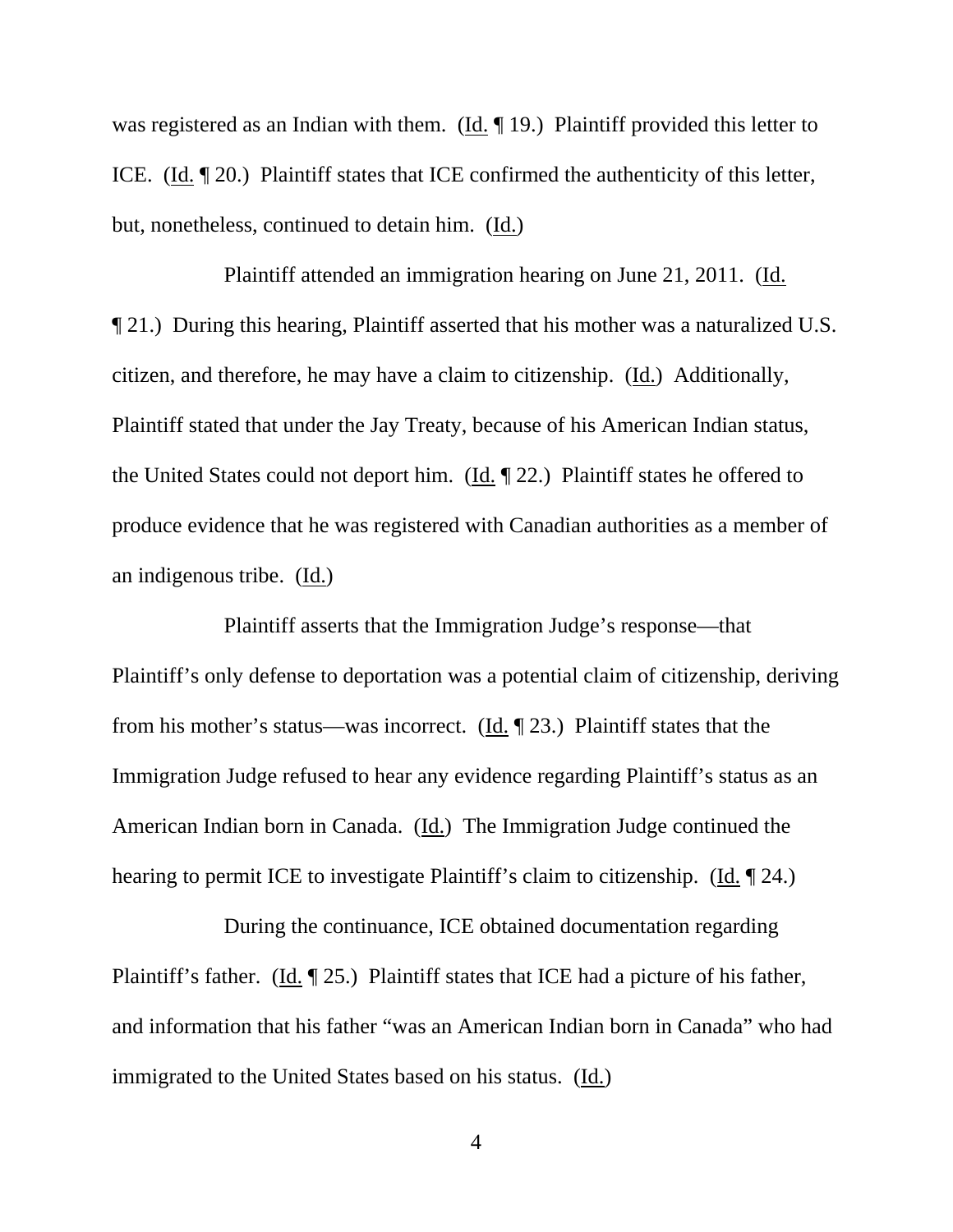The immigration hearing was reconvened on July 6, 2011, and there, the attorney for ICE stated that Plaintiff had not derived citizenship from his mother. (Id. ¶ 26.) The Immigration Judge found that Plaintiff was deportable and issued an order of deportation. (Id. ¶ 27.) Plaintiff states that neither the Immigration Judge nor the ICE attorney investigated his claim of being an American Indian born in Canada. (Id. ¶ 28.)

 ICE then commenced removal proceedings against Plaintiff. (Id. ¶ 29.) However, Plaintiff states that shortly thereafter, ICE realized that Plaintiff's "claim to being an American Indian born in Canada was legitimate and that he was not deportable or subject to detention." (Id. ¶ 30.)

 On August 16, 2011, ICE released Plaintiff from immigration detention. (Id. ¶ 31.) Plaintiff had been in custody for a total of seventy days and states that he suffered physical and emotional damage as a result. (Id. ¶¶ 32–34.)

 On September 28, 2012, Plaintiff filed an administrative complaint with the Office of the Chief Counsel for the Houston District Office of the United States Immigration and Customs Enforcement, the Office of the Principal Legal Advisor for the United State Immigration and Customs Enforcement, and the Office of the General Counsel for the United States Department of Homeland Security. (Id. 13.)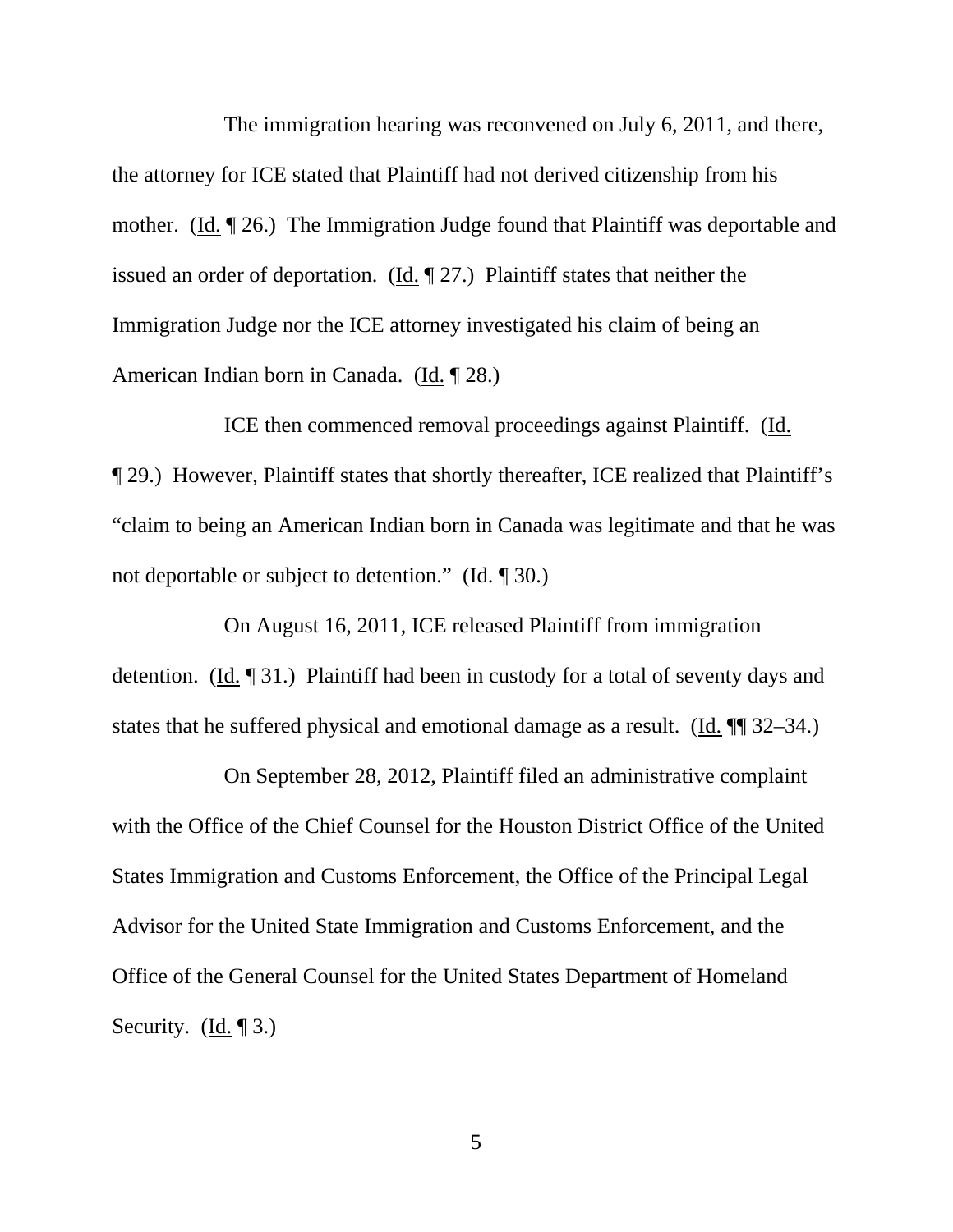Around April 11, 2013, the Office of the Principal Legal Advisor for the United States Immigration and Customs Enforcement denied Plaintiff's administrative claim. (Id.)

# LEGAL STANDARD

#### I. Motion to Amend

 Under Rule 15(a) of the Federal Rules of Civil Procedure, "if the pleading is one to which a responsive pleading is required, [a party may amend within] 21 days after service of a responsive pleading or 21 days after service of a motion under Rule 12(b), (e), or (f), whichever is earlier." Fed. R. Civ. P.  $15(a)(1)(B)$ . "In all other cases, a party may amend its pleading only with the opposing party's written consent or the court's leave. The court should freely give leave when justice so requires." Fed. R. Civ. P. 15(a)(2).

 In considering whether to grant or deny leave to amend, the court "may consider such factors as undue delay, bad faith or dilatory motive on the part of the movant, . . . undue prejudice to the opposing party, and futility of amendment." In re Southmark Corp., 88 F.3d 311, 314–15 (5th Cir. 1996); see also Jones v. Robinson Prop. Grp. L.P., 427 F.3d 987, 994 (5th Cir. 2005).

 A trial court may properly deny leave to amend "where the proposed amendment would be futile because it could not survive a motion to dismiss." Rio Grande Royalty Co., Inc. v. Energy Transfer Partners, L.P., 620 F.3d 465, 468 (5th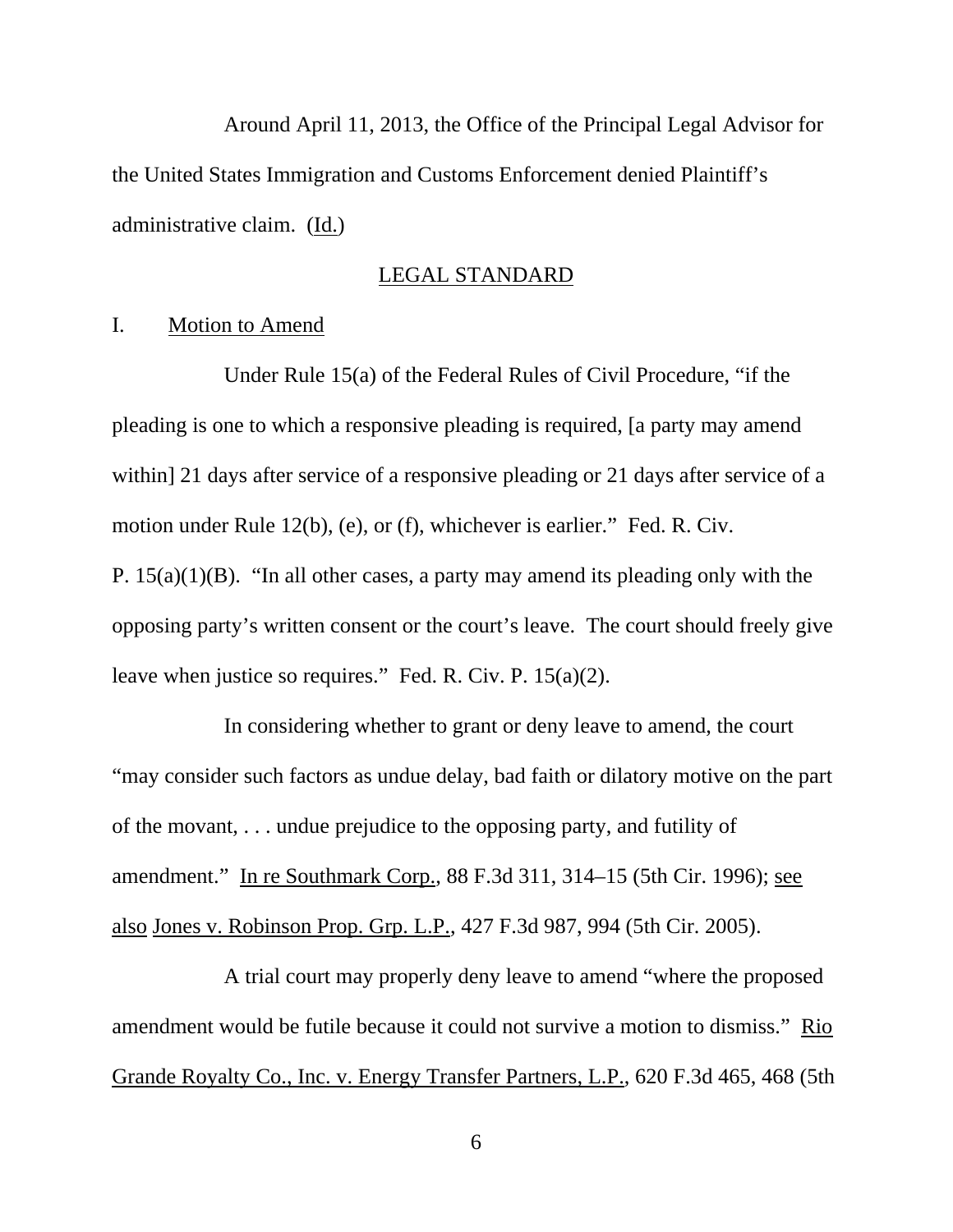Cir. 2010). An amendment is futile when "the amended complaint would fail to state a claim upon which relief could be granted." Stripling v. Jordan Prod. Co., 234 F.3d 863, 873 (5th Cir. 2000). Frequently, a determination of whether a proposed amended complaint would be subject to dismissal would require "a detailed analysis of the proposed pleading" in relation to the causes of action asserted. Moore v. Dallas Indep. Sch. Dist., 557 F. Supp. 2d 755, 759 (N.D. Tex. 2008). To avoid this premature determination of the merits, the standard for denying an amendment based on futility is that "[i]f a proposed amendment is not clearly futile, then denial of leave to amend is improper." Id. (quoting Charles Alan Wright, et al., Federal Practice and Procedure, § 1487, at 637, 642 (2d ed. 1990)).

### II. Motion to Dismiss

 A proper pleading under the Federal Rules of Civil Procedure must contain a "short and plain statement of the claim showing that the pleader is entitled to relief." Fed. R. Civ. P. 8(a)(2). "[T]he pleading standard Rule 8 announces does not require 'detailed factual allegations,' but it demands more than an unadorned, the-defendant-unlawfully-harmed-me accusation." Bell Atlantic Corp. v. Twombly, 550 U.S. 544, 555 (2007). The complaint must contain more than mere "labels and conclusions" or "a formulaic recitation of the elements of a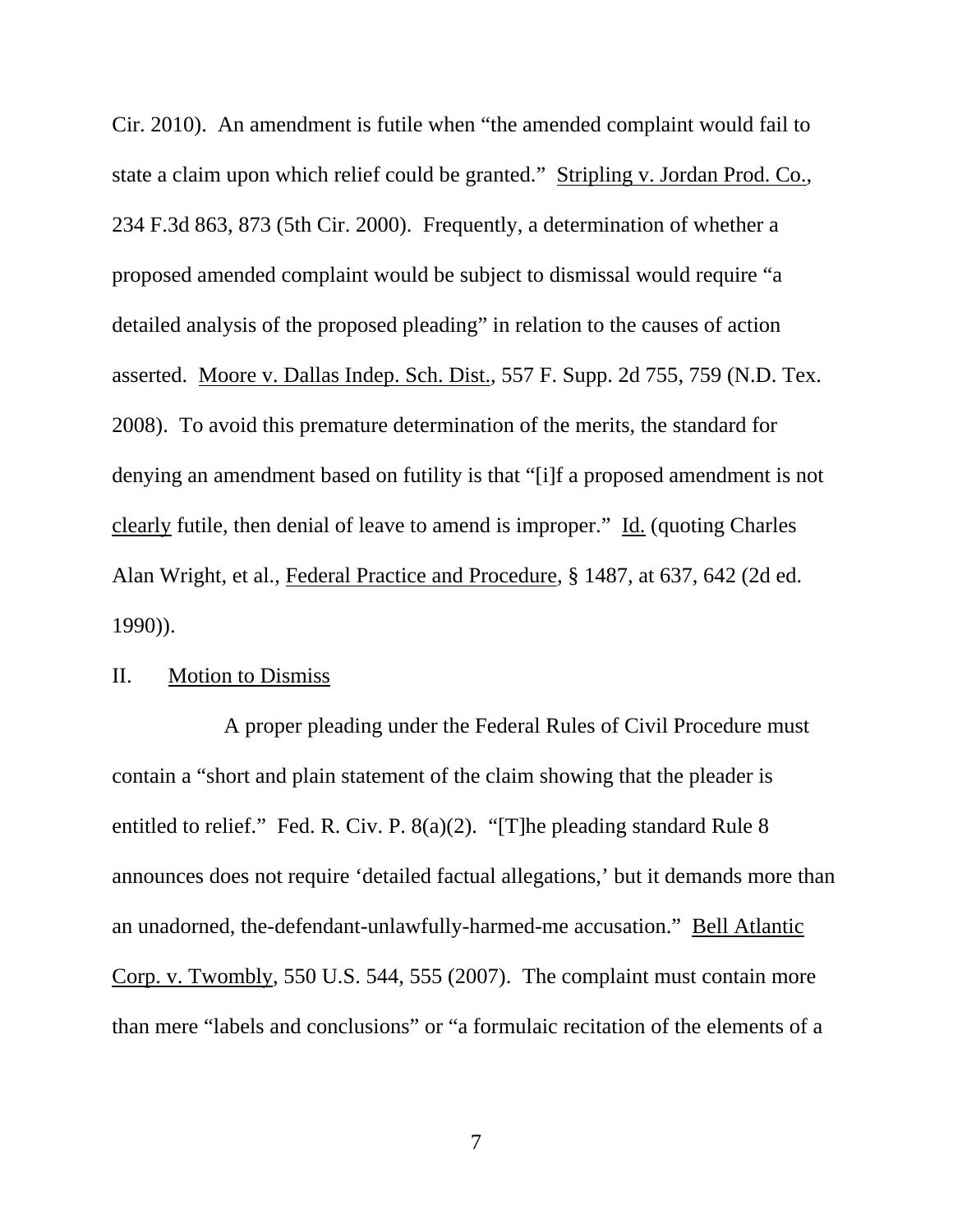cause of action." Ashcroft v. Iqbal, 556 U.S. 662, 678 (2009) (citing Twombly, 550 U.S. at 555).

 In reviewing a motion to dismiss, a court accepts as true all of the well-pleaded factual allegations in the complaint. See Ashcroft v. Iqbal, 556 U.S. 662, 678 (2009). In order to survive a motion to dismiss, a claim must allege "enough facts to state a claim to relief that is plausible on its face." Twombly, 550 U.S. at 547. "A claim has facial plausibility when the plaintiff pleads factual content that allows the court to draw the reasonable inference that the defendant is liable for the misconduct alleged." Iqbal, 556 U.S. at 677.

 In adjudicating a motion to dismiss, the Court considers only the pleadings and those matters of which it may take judicial notice under Rule 201 of the Federal Rules of Evidence. Lovelace v. Software Spectrum Inc., 78 F.3d 1015, 1018–19 (5th Cir. 1996) (adopting a rule that a court in a securities fraud action may take judicial notice of relevant public disclosure documents required to be filed with the SEC); Hurd v. BAC Home Loans Servicing, LP, 880 F. Supp. 2d 747, 758 (N.D. Tex. 2012) (taking judicial notice of matters of public record and considering documents attached to a motion to dismiss as part of the pleadings because they were central to the claims in the complaint).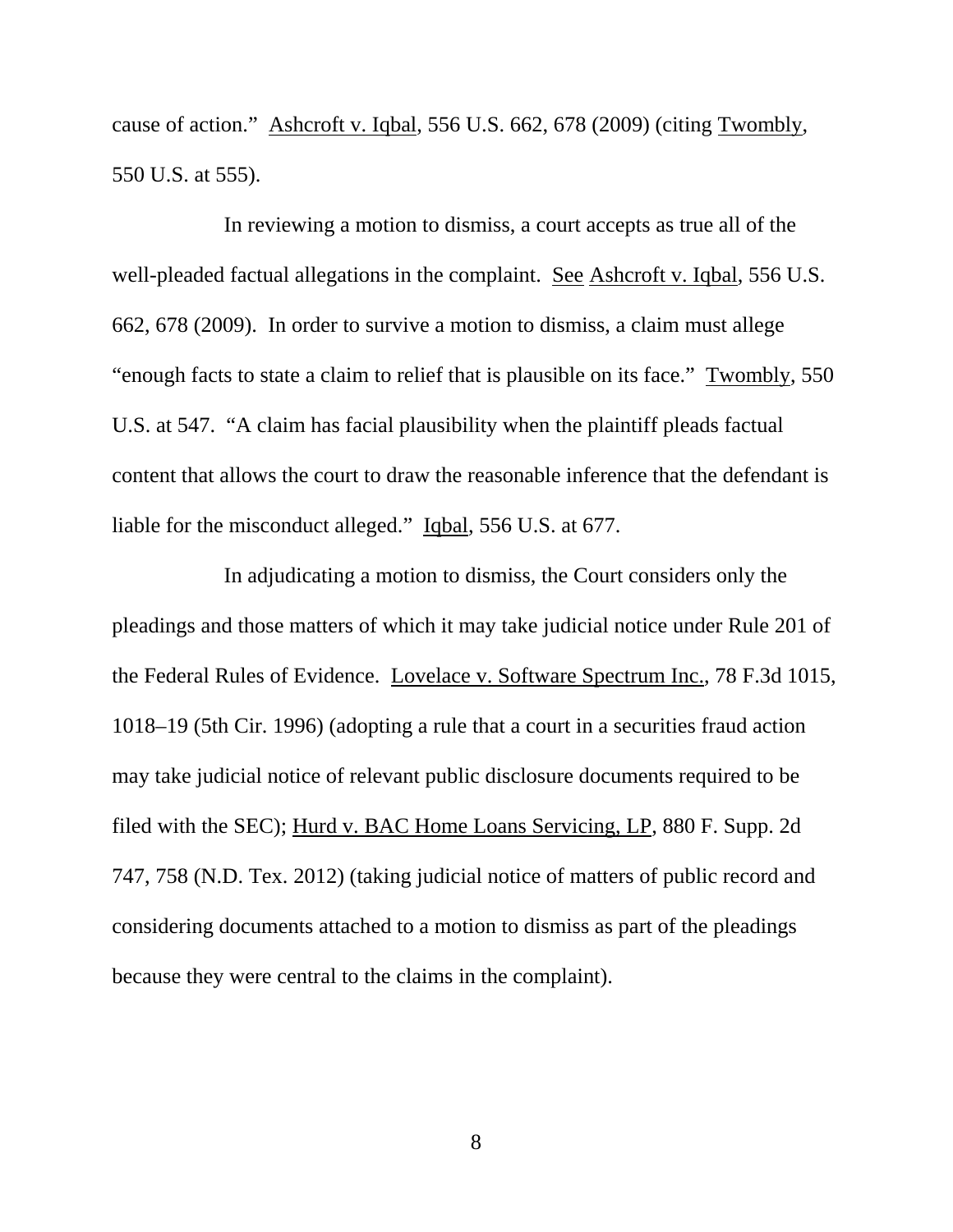#### DISCUSSION

### I. Defendant's Motion to Dismiss under  $12(b)(1)$  and  $12(b)(6)$

 First, Defendant has moved to dismiss Plaintiff's complaint under 12(b)(1) alleging that the Court lacks jurisdiction to hear Plaintiff's claims. Second, Defendant moved to dismiss Plaintiff's claims under 12(b)(6) because Plaintiff cannot demonstrate that he qualifies as an American Indian of Canadian birth and was not subject to deportation. (Dkt. # 7 at 1–2.)

When a jurisdictional challenge is raised under  $12(b)(1)$ , the burden of proof "is on the party asserting jurisdiction. Accordingly, the plaintiff constantly bears the burden of proof that jurisdiction does in fact exist." Ramming v. United States, 281 F.3d 158, 161 (5th Cir. 2001). "In examining a Rule 12(b)(1) motion, the district court is empowered to consider matters of fact which may be in dispute." Id.

#### A. Defendant's Exhibits

 As a preliminary matter, Plaintiff has challenged Defendant's proffer of certain exhibits attached to its Motion to Dismiss. (Dkt. # 10 at 4.) Plaintiff argues that the Court should not consider these documents as part of the Motion to Dismiss because they are either not referred to in Plaintiff's complaint or are not central to his claims. (Dkt. # 10 at 4.)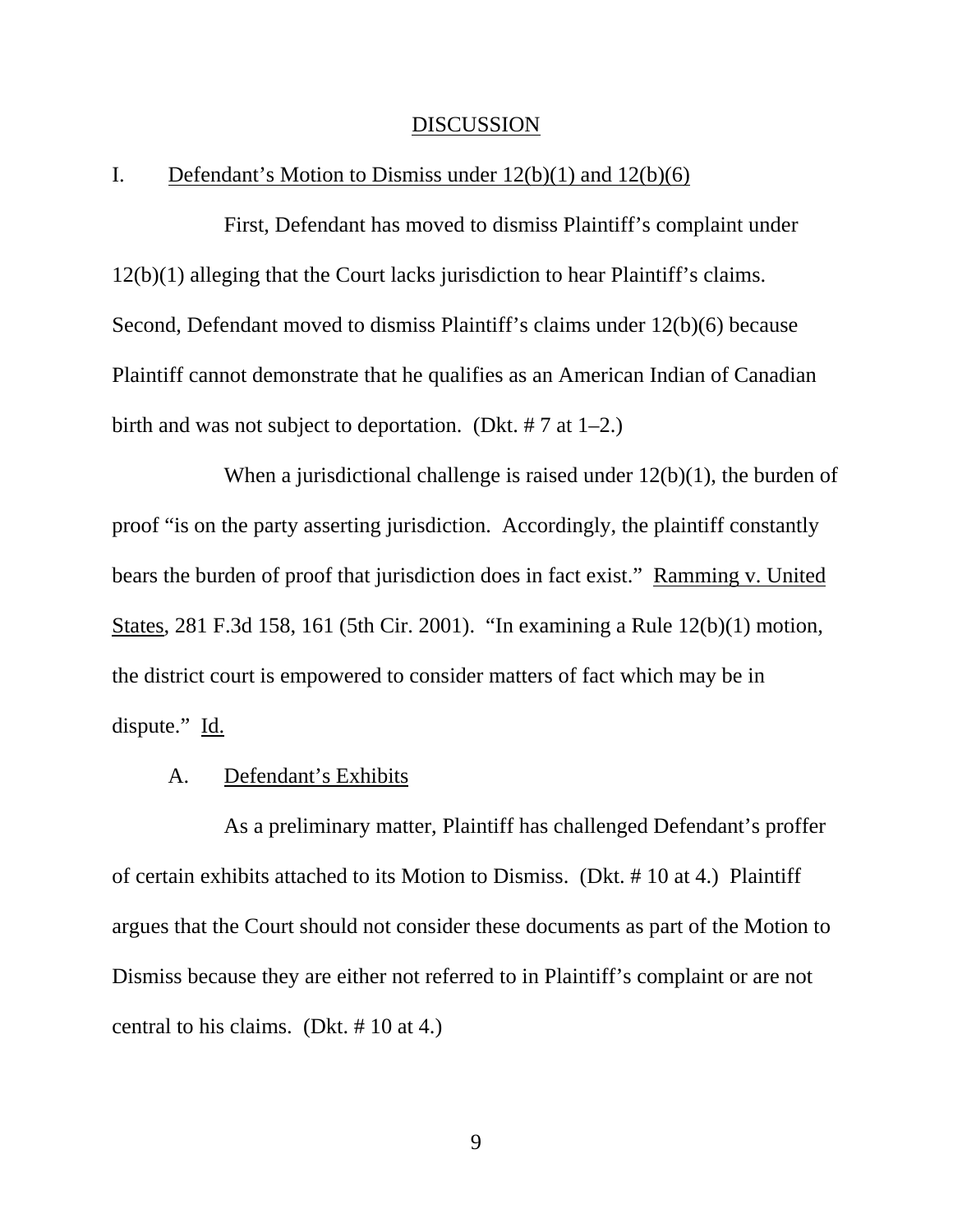Plaintiff challenges Defendant's Exhibit 2: Form I-213 Record of Deportable Inadmissible Alien (Dkt. # 7-3); Defendant's Exhibit 3: A GEMS WebView Case Summary ("GEMS Case Summary") (Dkt. # 7-4); and Defendant's Exhibit 6: A 1972 letter from the Registrar of Canadian and Northern Affairs department (Dkt. # 7-7) arguing that he never referred to these documents and they are not central to his claims. (Dkt. # 10 at 4.)

 Plaintiff also challenges Defendant's Exhibit 7: Form FS-511 entitled "Immigrant Visa and Alien Registration" (Dkt. # 7-8) contending that Defendant does not argue that this is central to Plaintiff's claim. (Dkt. # 10 at 4.)

 In response, Defendant argues that Plaintiff incorporated each of these exhibits by reference into his complaint. (Dkt. # 11 at 2.) Defendant contends Exhibit 2 is incorporated because it was part of the file submitted before the Immigration Judge, it was referenced in Plaintiff's Complaint, and it is central to Plaintiff's claims. (Id.) Defendant also argues that Plaintiff's Complaint states that ICE officers served him with a warrant for his arrest and a Notice to Appear based upon his criminal history. (Id.) Therefore, his criminal record, part of Exhibit 2, is central to his FTCA claims. (Id.)

 Defendant states that Exhibit 3 was also part of the record before the Immigration Judge and is referenced in Plaintiff's complaint when Plaintiff makes "numerous allegations concerning the conduct of ICE officers and the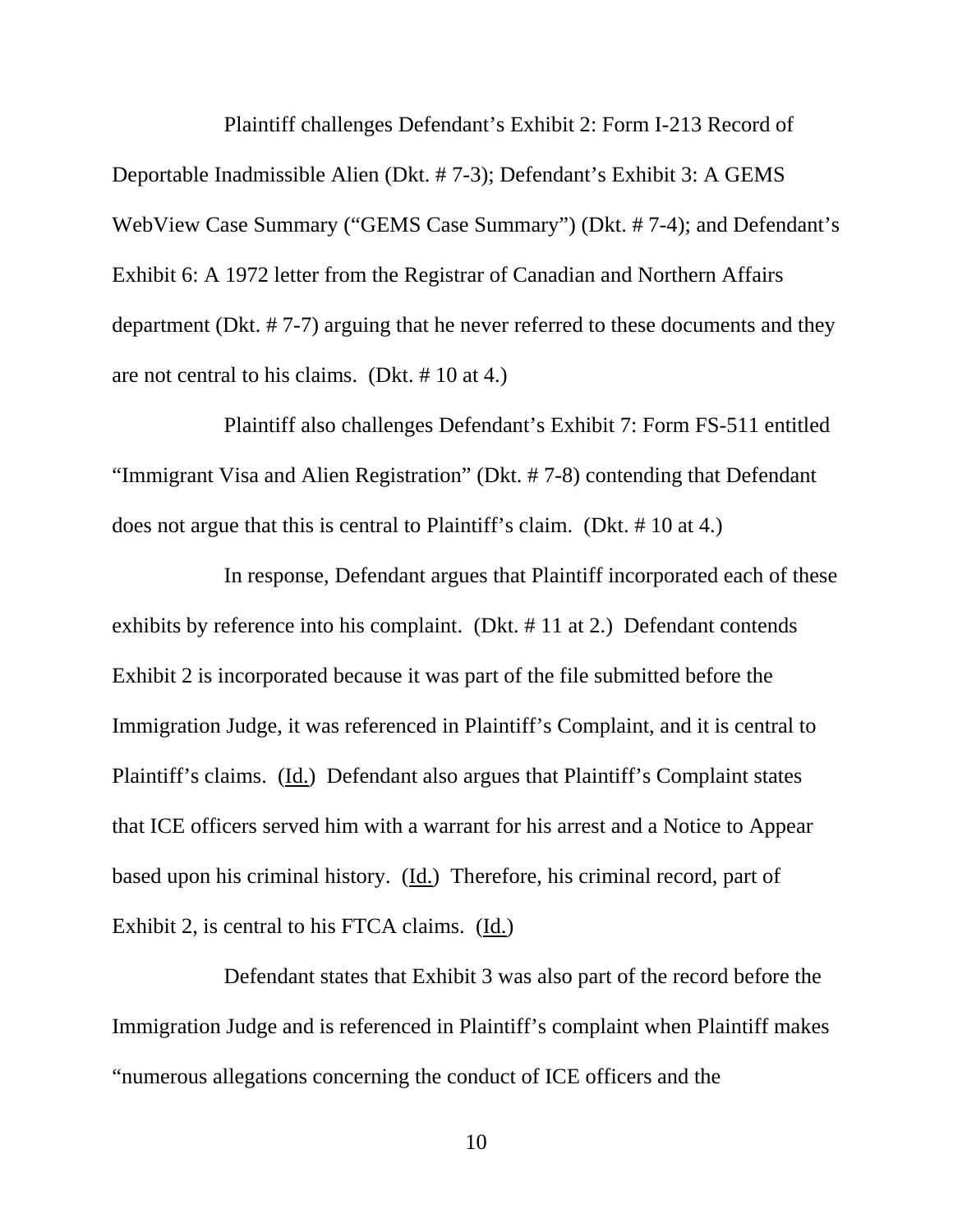[Immigration Judge] concerning his claim that he was eligible for derivative citizenship." (Id. at 3.)

 Defendant argues that Exhibit 6 is referenced directly in Plaintiff's complaint when Plaintiff states that the ICE officer "obtained documentation about [Plaintiff's] father" and then showed Plaintiff a picture of him. (Id.)

 Defendant maintains that Exhibit 7 is referenced in Plaintiff's complaint and is central to Plaintiff's claims. (Id.) Defendant states that Plaintiff's complaint references the fact that he was admitted to the United States as an SA-1 which meant as a "special immigrant who is an alien born in an independent Western Hemisphere country." (Id. (internal quotation marks omitted).) Defendant argues this is central to Plaintiff's claim because Plaintiff argues that ICE was aware of his American Indian status. (Id.)

 Defendant continues arguing that even if the Court were to find these exhibits inappropriate to consider under the Rule 12(b)(6) standard, they are properly considered as part of Defendant's Rule 12(b)(1) motion. (Id. at 4.)

 Defendant is correct that what the Court may consider varies for a 12(b)(6) motion and a 12(b)(1) motion. An attack on subject-matter jurisdiction under Rule 12(b)(1) may be mounted as either a factual or a facial challenge. Menchaca v. Chrysler Credit Corp., 613 F.2d 507, 511 (5th Cir. 1980). A facial challenge asserts that even if all of the facts alleged in the complaint were true,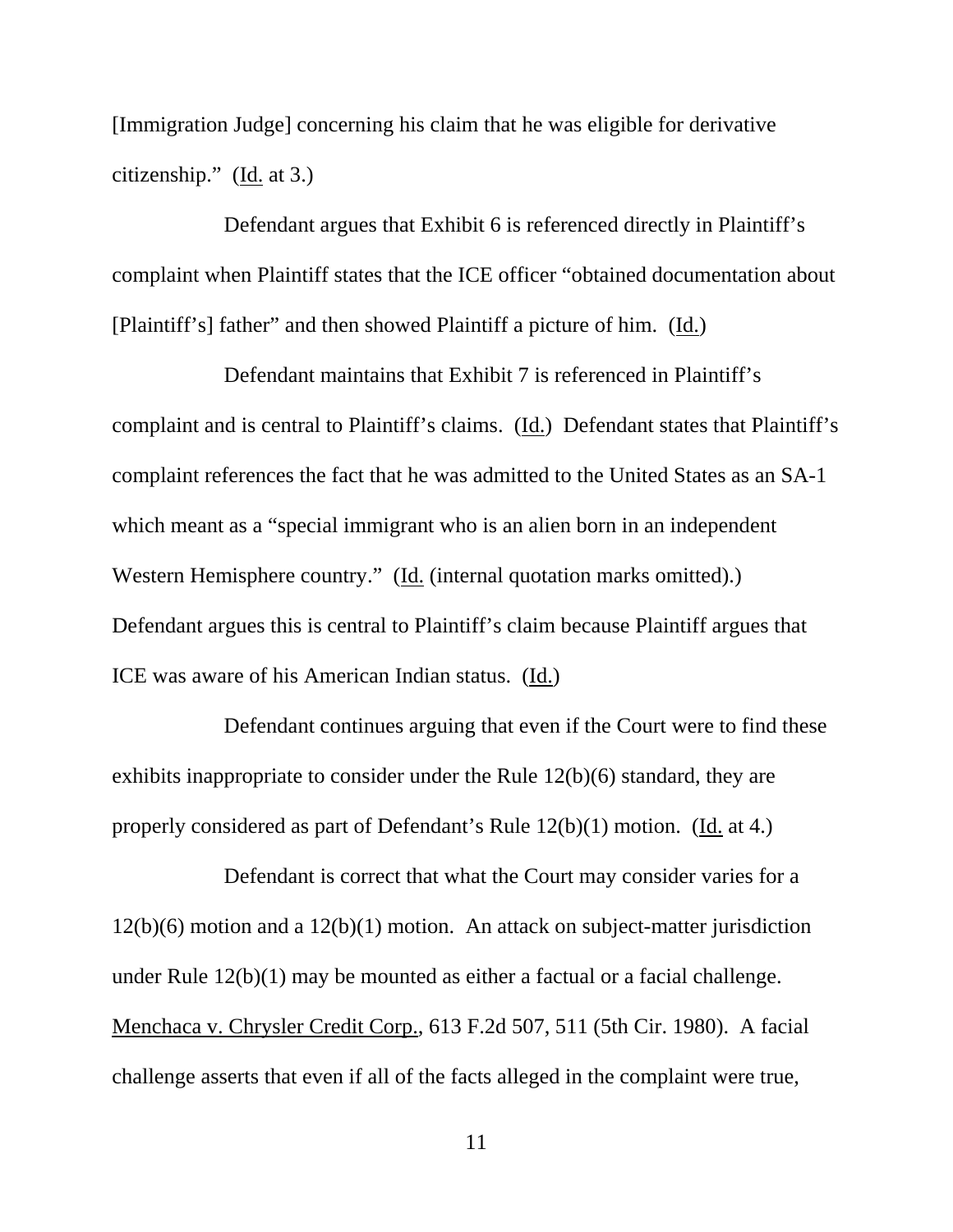they would still be insufficient to establish subject-matter jurisdiction. Semler v. Klang, 603 F. Supp. 2d 1211, 1219 (D. Minn. 2009). In evaluating a facial attack, the court considers only the pleadings. Id. at 1219–20. In contrast, a factual challenge to subject-matter jurisdiction asserts that no subject-matter jurisdiction exists independent of what is contained in the pleadings. Eldeeb v. Chertoff, 619 F. Supp. 2d 1190, 1198 (M.D. Fla. 2007). When confronted with a factual challenge to subject-matter jurisdiction, a court may consider matters outside of the pleadings.<sup>2</sup> Id.

 A court may base its determination that subject-matter jurisdiction exists (or fails to exist) on "(1) the complaint alone; (2) the complaint supplemented by undisputed facts in the record; or (3) the complaint supplemented by undisputed facts plus the court's resolution of disputed facts." Ramming, 281 F.3d at 161. Therefore, "[i]n examining a Rule 12(b)(1) motion, the district court is empowered to consider matters of fact which may be in dispute." Id. (citing Williamson v. Tucker, 645 F.2d 404, 413 (5th Cir. 1981)).

 The Court finds that each of these exhibits is proper evidence to be considered in Defendant's challenge to the Court's subject-matter jurisdiction.

 $\overline{a}$ 

<sup>2</sup> The presentation of materials apart from the pleadings does not convert a  $12(b)(1)$ motion into a motion for summary judgment. Rather, a court may properly consider material outside the pleadings when a factual attack on subject-matter jurisdiction is mounted without converting the  $12(b)(1)$  motion into a motion for summary judgment. Cintron-Alonso v. GSA Caribbean Corp., 602 F. Supp. 2d 319 (D.P.R. 2009).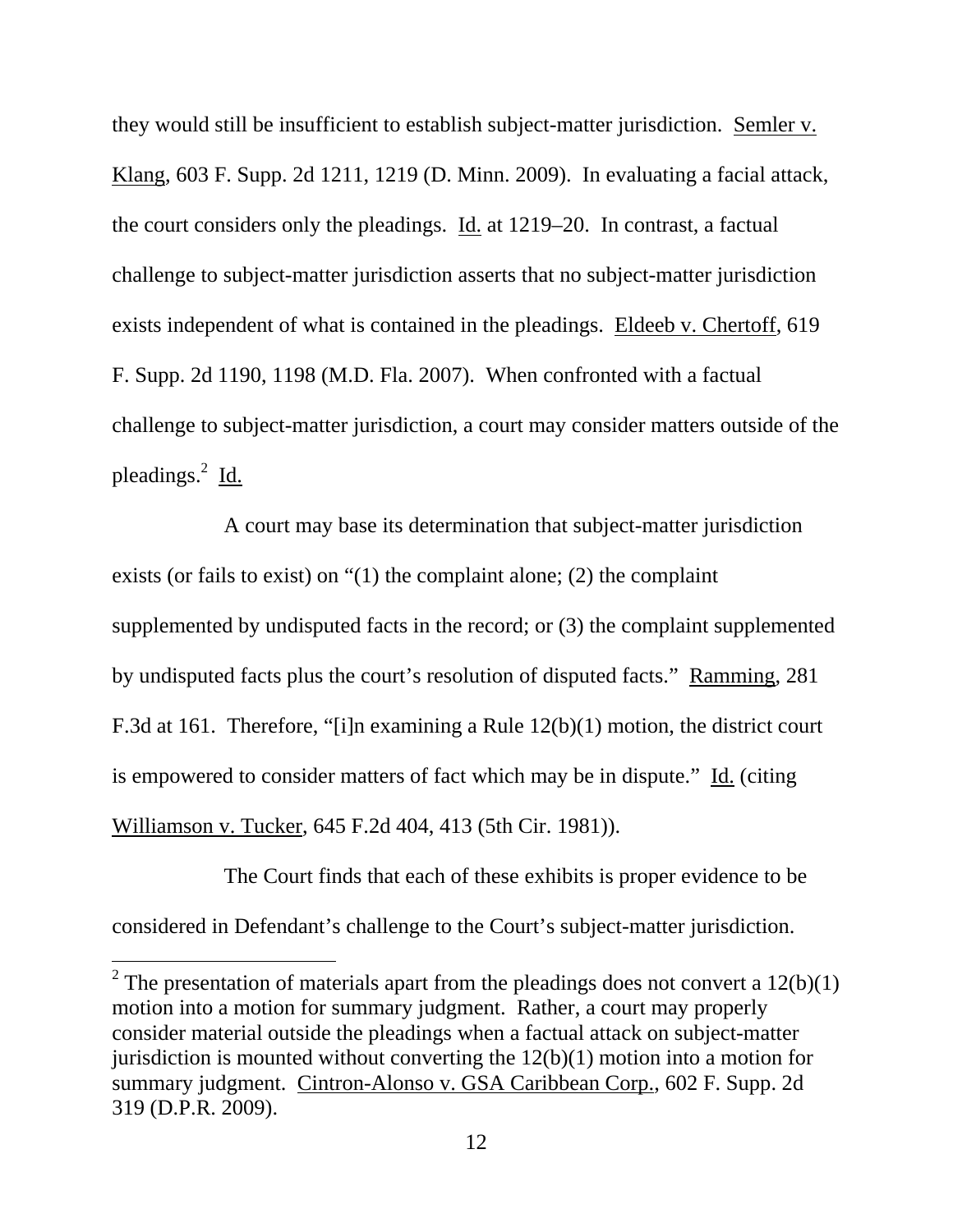#### B. 8 U.S.C.  $\S 1252(g)$  Jurisdiction

Section  $1252(g)$  provides "no court shall have jurisdiction to hear any cause or claim by or on behalf of any alien arising from the decision or action by the Attorney General to commence proceedings, adjudicate cases, or execute removal orders against any alien under this chapter." 8 U.S.C. § 1252(g).

 First, Defendant argues that Plaintiff's complaint should be dismissed pursuant to Fed. R. Civ. P. 12(b)(1) because his detention arose from the Attorney General's commencement of proceedings against Plaintiff.

 Plaintiff contends that Defendant misapplies this statute because his detention arose from the initiation, not the commencement, of proceedings. (Dkt. # 10 at 4.) Plaintiff argues that  $\S 1252(g)$  is not a jurisdictional bar on all acts arising from removal proceedings; it only applies to commencing proceedings, adjudicating cases, and executing removal orders. (Id. at 5 (citing Reno v. American-Arab Anti-Discrimination Committee ("AADC"), 535 U.S. 471, 482 (1999).) Plaintiff argues that other actions apart from "these three discrete events," including claims arising from the initiation of proceedings, are not barred by  $$ 1252(g).$  (Id.)

 Plaintiff argues that the difference between the initiation of proceedings and the commencement of proceedings is significant. (Id.) Therefore, because Defendant acknowledges that Plaintiff's detention arose from the initiation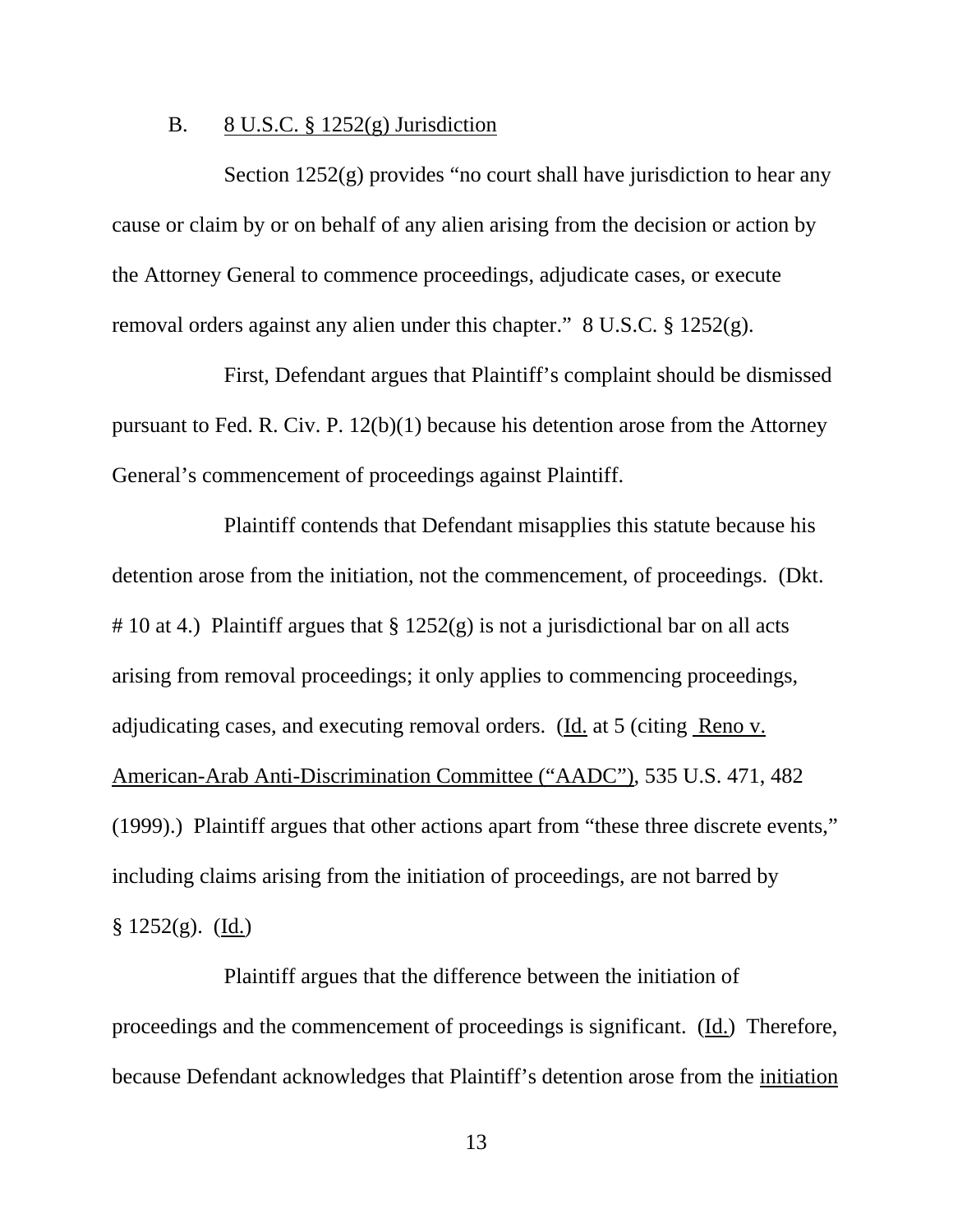of proceedings, there is no bar here. (Id.) Plaintiff argues that the commencement of proceedings refers to a very specific act, namely, the filing of a Notice to Appear with the immigration court. (Id. at 6 (citing 8 U.S.C. § 1229a).) In contrast, Plaintiff states that proceedings are initiated when the Department of Homeland Security ("DHS") serves the non-citizen with a Notice to Appear, and the individual may or may not be detained. (Id. at 5–6.)

 Plaintiff argues that his claims accrued on June 7, 2012, when DHS initiated removal proceedings against him by serving him with the Notice to Appear and detaining him. (Id. at 6.) Therefore, his claims arose from the initiation of proceedings, not the commencement of proceedings. (Id.) Plaintiff argues that the §1252(g) was meant to provide the Attorney General with the authority and discretion to determine "when, whether, or where to commence proceedings, "but was not meant to bar challenges to an individual's detention that was "collateral to the commencement of proceedings." (Id. at 7–8.) Plaintiff asserts that his claim is not barred because he is not challenging the decision to commence proceedings, adjudicate his case, or execute a removal order, but rather, he is challenging his detention that occurred when the Government initiated proceedings. (Id.)

 In reply, Defendant argues that Plaintiff is incorrect in asserting that claims arising from the commencement of proceedings are barred under 8 U.S.C.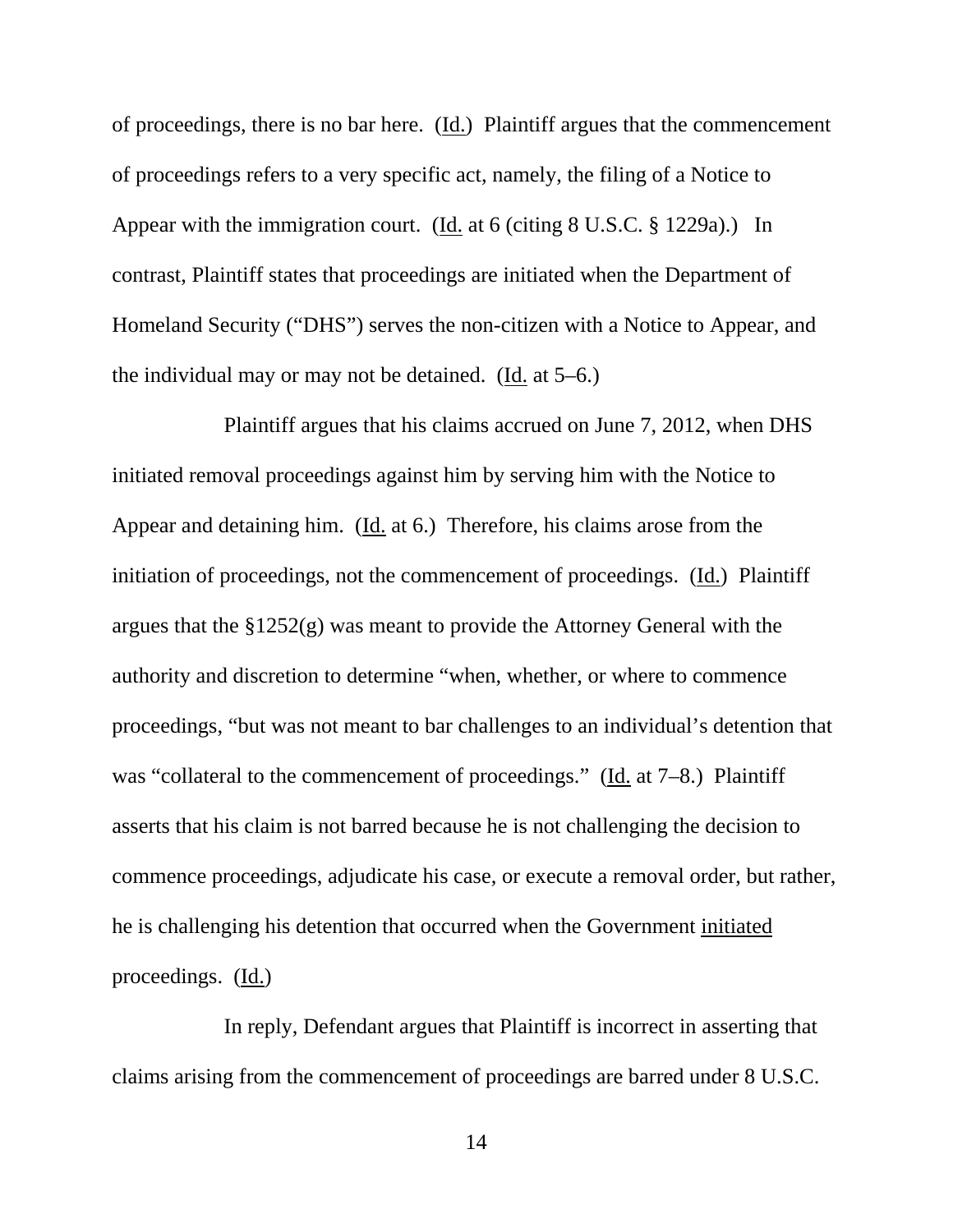$\S 1252(g)$ , but claims arising from the initiation of proceedings under  $\S 1252(g)$  are not. (Dkt. # 11 at 5.) Defendant asserts that case law establishes that detention resulting from the initiation of proceedings cannot be challenged under the § 1252(g). (Id.) Defendant argues that because Plaintiff's detention was connected directly and immediately to the initiation of removal proceedings, his detention stems directly from the Attorney General's decision to commence removal proceedings and is barred by the  $\S 1252(g)$ . (Id. at 6.)

In  $\triangle ADC$ , the Supreme Court makes clear that § 1252(g) "applies only to three discrete actions" by the Attorney General: commencing proceedings, adjudicating cases, or executing removal orders. 525 U.S. 471, 482 (1999). The Supreme Court explained that Congress had good reason for excluding these categories of actions from judicial review. Id. at 483–84. When contemplating whether to undertake the commencement of proceedings, the adjudication of cases, or the execution of a removal order, the Attorney General has the discretion to forego prosecution of the case. Id. Section § 1252(g) was implemented to protect that discretion at these specific points. Id. at 484.

 The Court clarified that these three actions were not meant to encompass all possible actions connected to deportation proceedings, such as "the decisions to open an investigation, to surveil the suspected violator, to reschedule the deportation hearing, to include various provisions in the final order that is the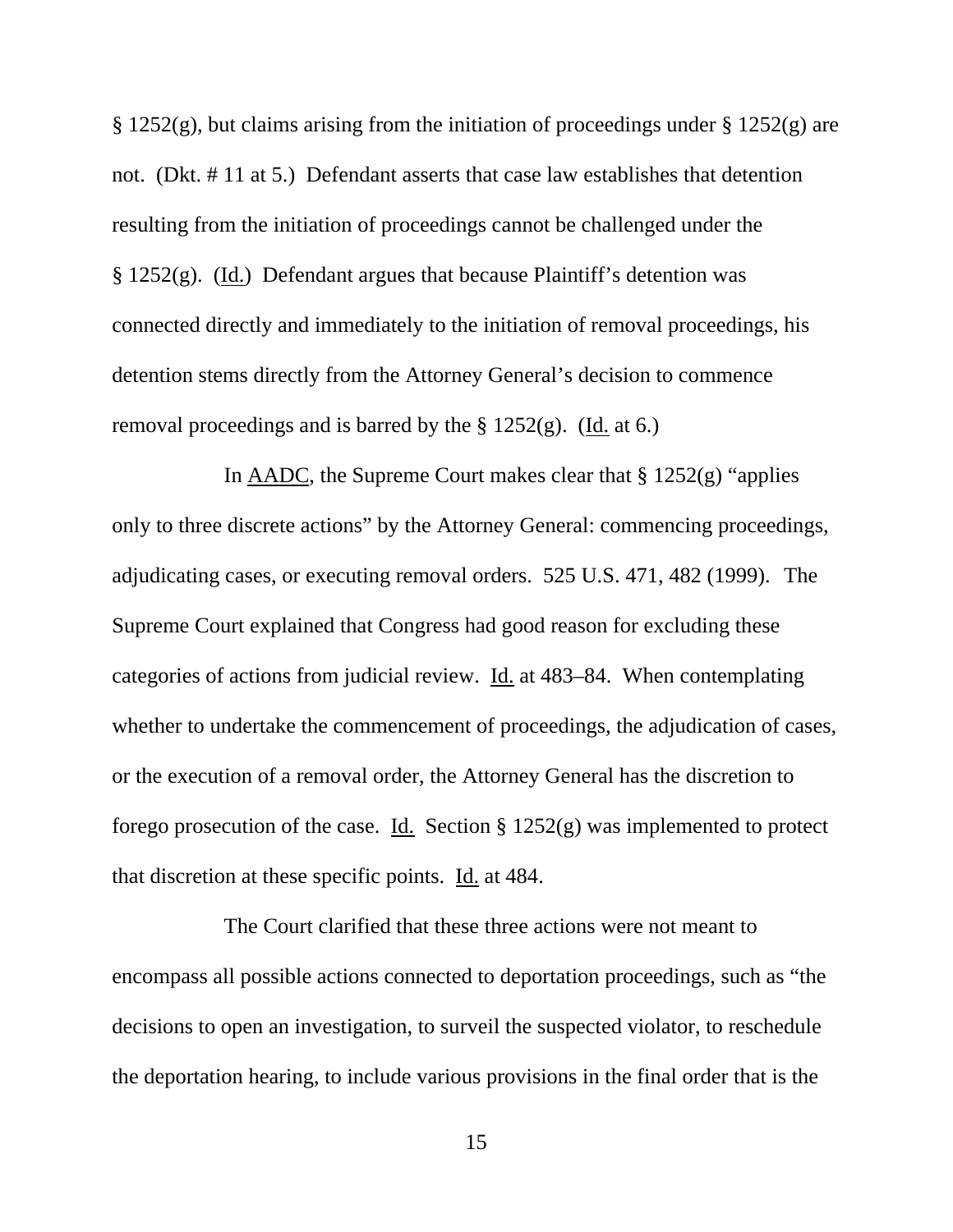product of the adjudication, and to refuse reconsideration of that order." Id. at 482. Ultimately, the Court found that  $\S 1252(g)$  barred jurisdiction because the respondents challenged the Attorney General's decision to commence proceedings. Id. at 487. Notably, the Court also referred to the respondents' challenge as a challenge to the "initiation of deportation proceedings." Id. at 474, 492.

 In Humphries v. Various Federal USINS Employees, 164 F.3d 936 (5th Cir. 1999), the Fifth Circuit found that an alien's claim that he suffered mistreatment while detained in INS detention did not "arise from" a decision or action of the Attorney General to commence proceedings, adjudicate cases, or execute removal orders, and therefore his claims were not barred by  $\S 1252(g)$ even though he would not have been mistreated had he not been placed in detention while awaiting exclusion from the United States. In reaching this conclusion, the Fifth Circuit recognized that "Congress has provided no explicit definition of the phrase 'arising from' . . . ." Id. at 943. However, the court recognized that "[a]s a general matter, 'arising from' does seem to describe a nexus somewhat more tight than the also frequently used phrase 'related to.'" Id. First, the Fifth Circuit recognized that there are claims clearly not encompassed by the term "arising from"—claims bearing no more than "a weak, remote, or tenuous connection to a 'decision or action by the Attorney General to commence proceedings . . . .'" Id. Second, the court acknowledged claims at the other end of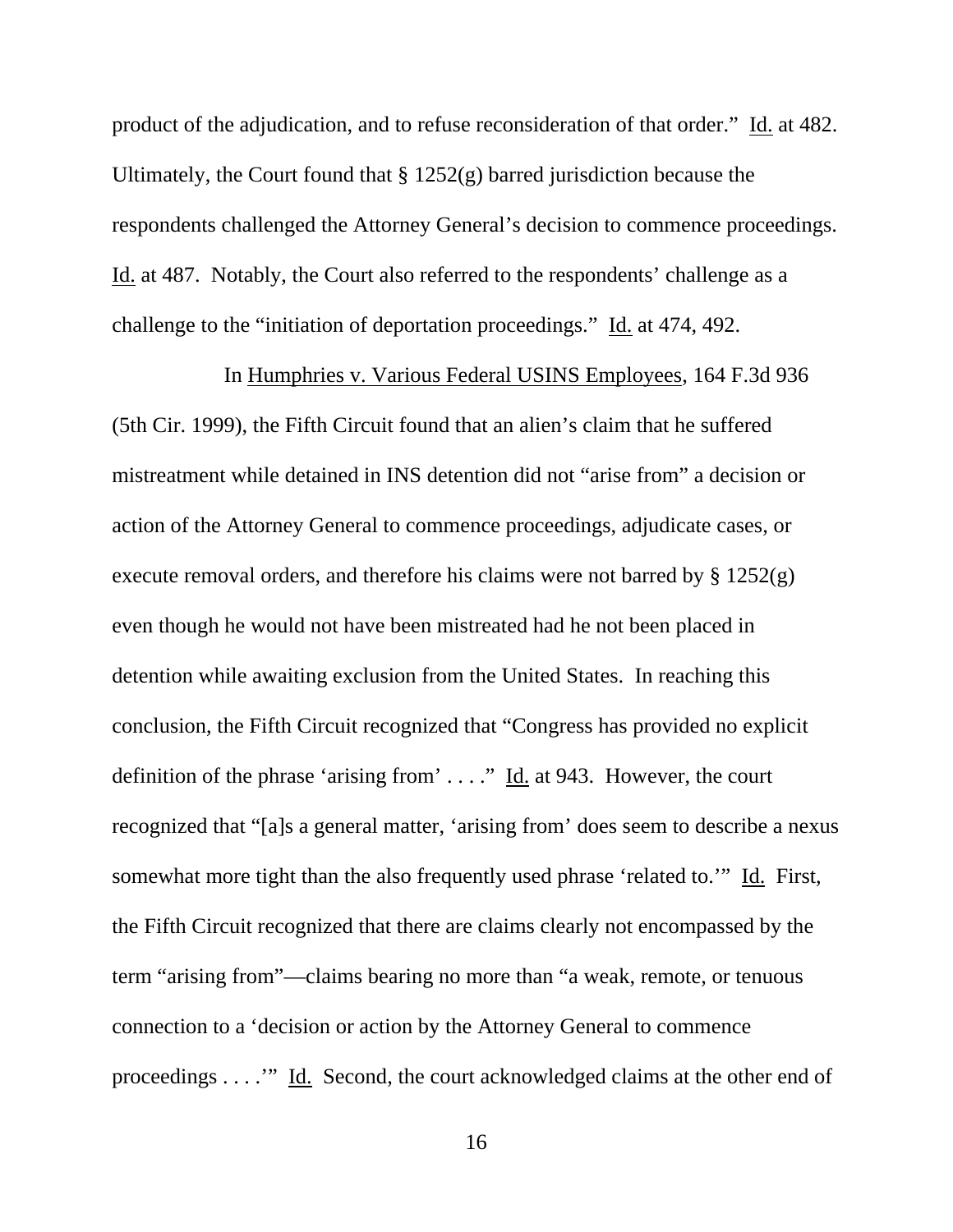the spectrum that clearly fall within the definition of "arising from"—"claims connected directly and immediately with a 'decision or action by the Attorney General to commence proceedings . . . .'" Id. The Court determined that Humphries's claim was not barred by § 1252(g) because the term "arising from" did not "encompass a connection so remote as having been placed in a situation in which certain third parties subsequently caused an injury." Id. at 944.

 Addtitionally, the Fifth Circuit has clarified that removal proceedings commence when a Notice to Appear is filed with the immigration court. DeLeon-Holguin v. Ashcroft, 253 F.3d 811, 814 (5th Cir. 2001) ("We therefore hold that removal proceedings commence when the INS files the appropriate charging document with the immigration court." Id. at 815.). In DeLeon-Holguin, the Court found that removal proceedings commenced when the INS filed the Notice to Appear with the immigration court, not four years earlier when INS served DeLeon-Holguin with an Order to Show Cause. Id.

 Here, Plaintiff received a copy of the Notice to Appear the day before it was filed with the immigration court. (Dkt. # 7-2.) The question becomes whether serving Plaintiff with the Notice to Appear that resulted in his detention was an action or decision arising from the commencement of proceedings against him. As discussed above, "claims that clearly are included within the definition of 'arising from' . . . [are] those claims connected directly and immediately with a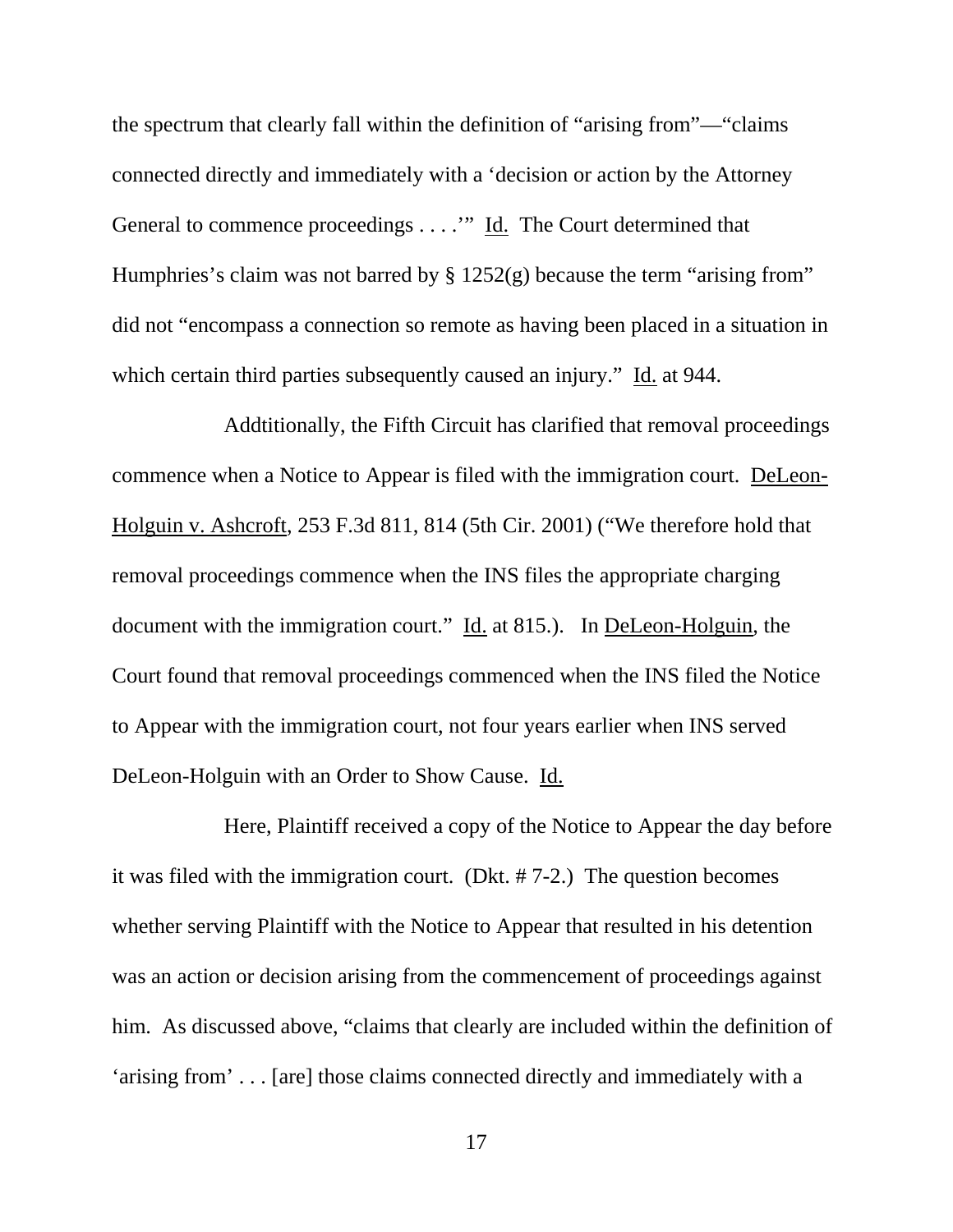'decision or action by the Attorney General to commence proceedings, adjudicate cases, or execute removal orders'." Foster v. Townsley, 243 F.3d 210, 214 (5th Cir. 2001) (quoting Humphries, 164 F.3d at 943).

 Even if this Court were to accept Plaintiff's argument that there is a sharp distinction between the initiation and commencement of proceedings, it does not salvage Plaintiff's claim. Section 1252(g) bars not only the Court's review of the Attorney General's decision to commence proceedings, but also decisions or actions arising from the commencement of proceedings. Jurisdiction is barred under § 1252(g) because the action of serving Plaintiff with the Notice to Appear arose from the Attorney General's decision to commence proceedings.

 Here, the time between the serving Plaintiff with the Notice to Appear and filing it was less than a day, and it is clear that initiating proceedings against Plaintiff was inexorably connected to the commencement of proceedings against him. The Court finds that filing of the Notice to Appear with the immigration court falls within § 1252(g), and the action of serving Plaintiff with that Notice to Appear is directly and immediately connected to the action of filing it. Therefore, § 1252(g) is a jurisdictional bar to this Court.

 Although the Court finds that it lacks subject-matter jurisdiction under  $\S 1252(g)$ , in the interest of thoroughness, the Court will address whether jurisdiction exists under the FTCA.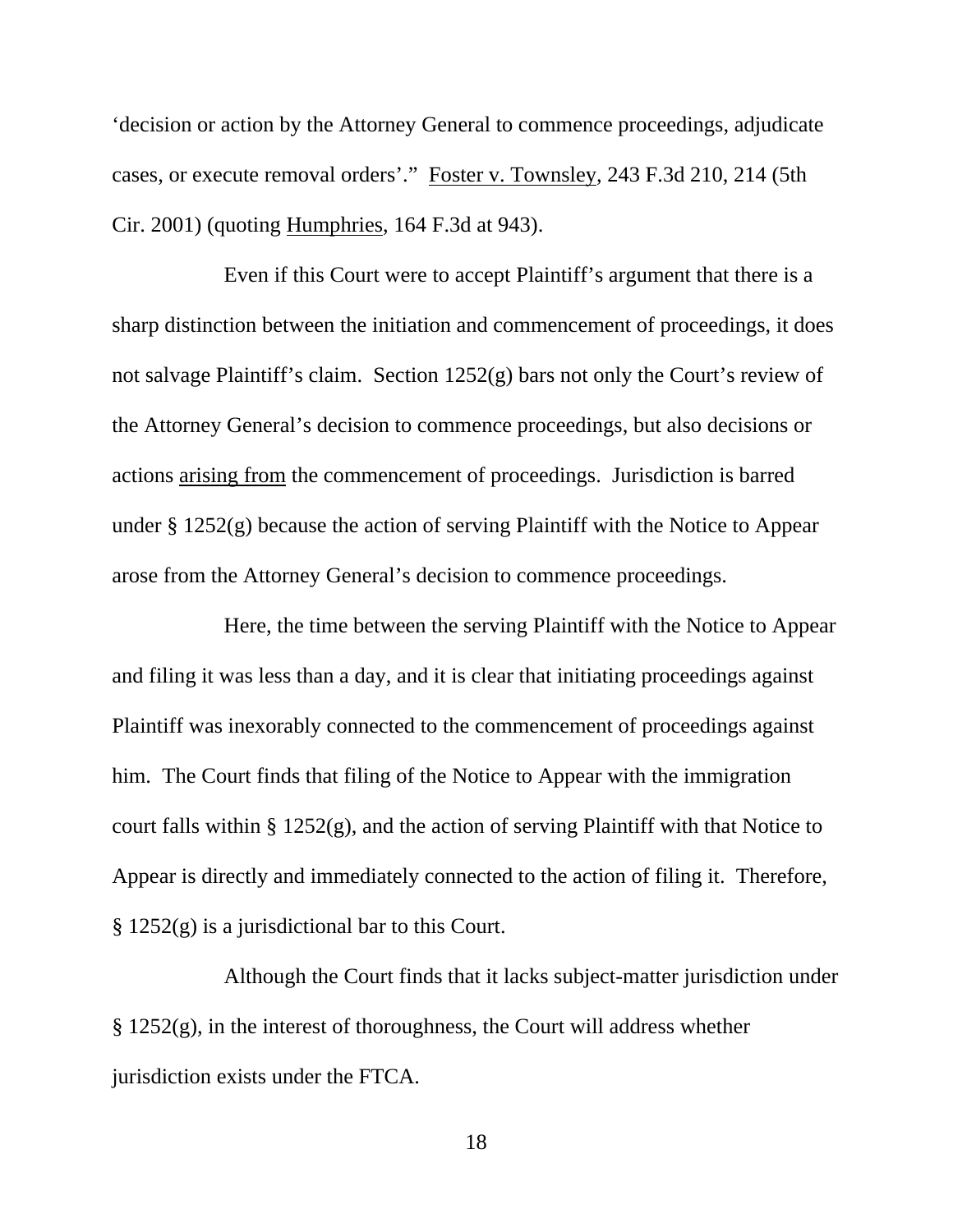#### C. FTCA Jurisdiction

 Defendant argues the FTCA itself precludes federal court jurisdiction over Plaintiff's claims. (Dkt. # 7 at 12–18.) Defendant asserts that the FTCA only waives liability "in accordance with the law of the place where the act or omission occurred." (Id. (quoting 28 U.S.C. § 1346(b)(1).)

 As discussed above, although Plaintiff challenges the introduction of certain exhibits, Defendant correctly asserts that because this is a jurisdictional question, rather than a challenge for failure to state a claim, the Court may look beyond the Complaint to determine whether jurisdiction exists, and the Court does not have to accept Plaintiff's claim that he is an American Indian born in Canada as true. (Dkt. # 11 at 8.)

#### 1. Law Enforcement Exception

 Defendant admits that the FTCA waives sovereign immunity for claims based on "assault, battery, false imprisonment, false arrest, malicious prosecution, abuse of process, libel, slander, misrepresentation, deceit, or interference with contract rights" provided the acts or omissions were caused by "law enforcement officers of the United States government." 28 U.S.C. § 2680(h). However, Defendant argues that Plaintiffs claims do not fall within this exception because the actions he complains of were undertaken by an immigration judge and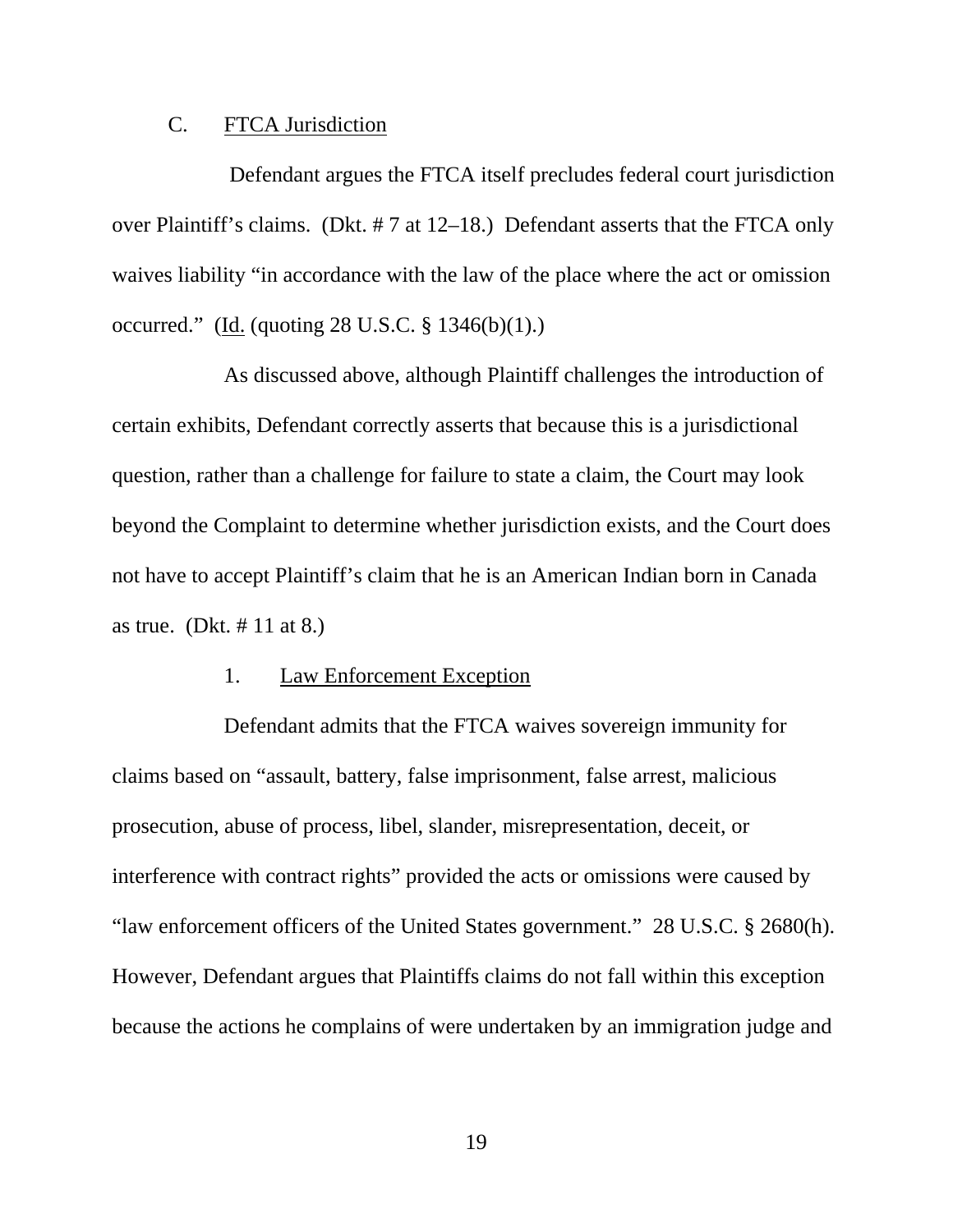the ICE attorney prosecuting his case. (Dkt. # 7 at 13.) Defendant argues that these positions are not "law enforcement officers" within the exception. (Id.)

 Defendant argues that the injuries of which Plaintiff complains are (1) the Immigration Judge wrongly telling Plaintiff his only defense was U.S. citizenship; (2) the ICE officer—whom Defendants contend is the ICE attorney prosecuting the case—having information that Plaintiff's father was an American Indian born in Canada; and (3) the failure of both the ICE attorney and the Immigration Judge to investigate Plaintiff's claim of being an American Indian born in Canada. (Dkt. # 7 at 13.)

 In response, Plaintiff asserts that he is not complaining of the actions of the immigration judge or the ICE attorney, $3$  but rather those actions undertaken by the detention and deportation officers employed by ICE.<sup>4</sup> (Dkt. # 10 at 2.) Plaintiff has sought leave to amend his complaint to explicitly state that the ICE officers who arrested Plaintiff were law enforcement officers. (Id. at 9.) Plaintiff states that immigration officers include employees of DHS such as deportation officers, detention enforcement officers, detention officers and immigration enforcement agents and that immigration enforcement agents and immigration

 $\overline{a}$ 

 $3$  Plaintiff admits that he cannot bring suit against the ICE attorney or the Immigration Judge. (Dkt. # 10 at 10.)

<sup>&</sup>lt;sup>4</sup> Plaintiff requests leave to amend his complaint if the Court finds it unclear on this point. (Dkt. # 10 at 2.)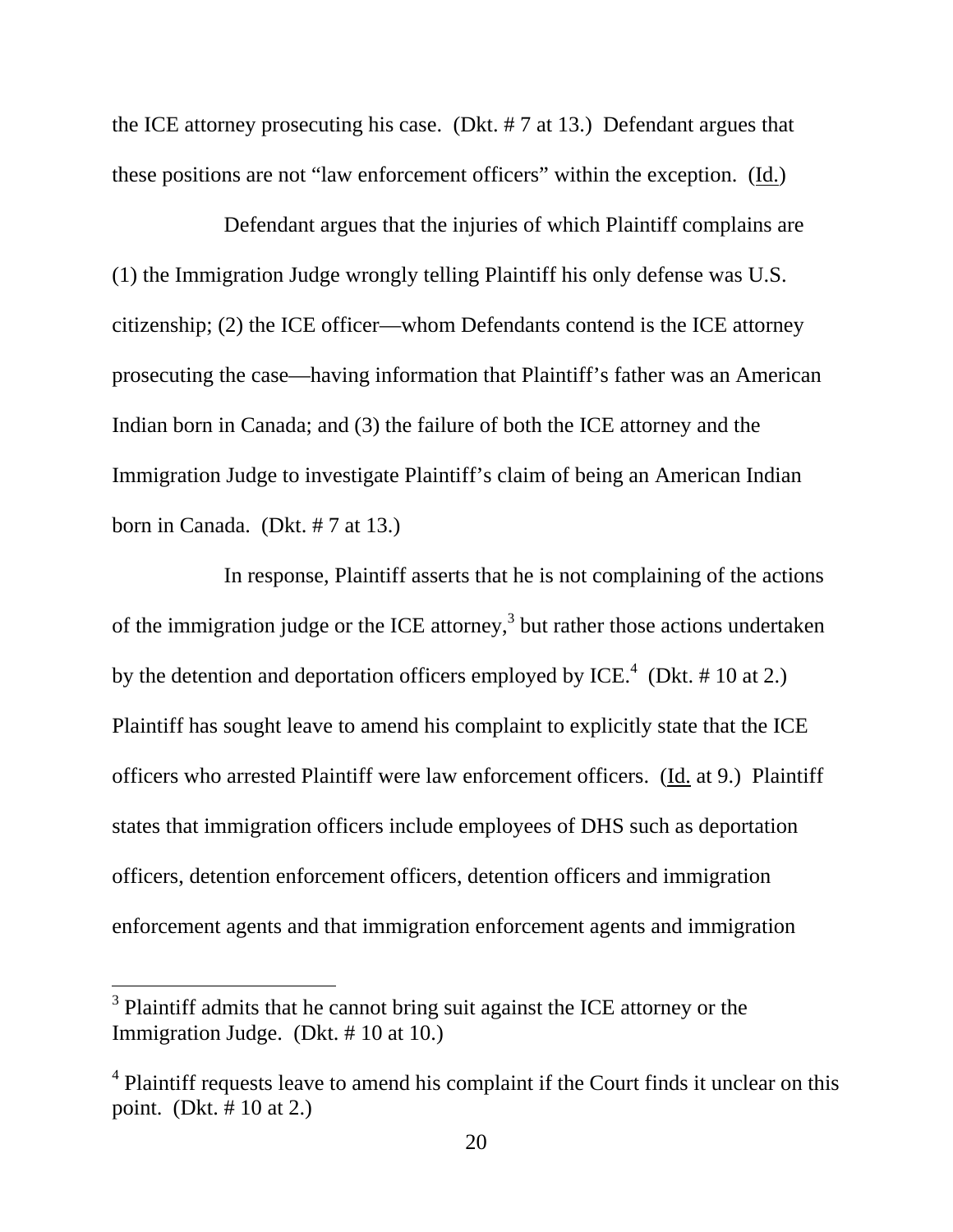officers have the power to arrest, meaning they are law enforcement officers. (Id.) Plaintiff reiterates that the ICE immigration officers arrested him, interviewed him, decided to place him in jail, and detained him until his release. (Id.)

 Defendant's Reply points out that Plaintiff's statement means he has abandoned any claims against the Immigration Judge or the ICE attorney, and therefore has waived "any claims arising from the alleged failure of the immigration judge or ICE attorney to investigate" Plaintiff's claim that he is an American Indian born in Canada. (Dkt. # 11 at 7–8 n.2.) However, Defendant does not dispute that the ICE officers are properly defined as law enforcement officers for whose actions the FTCA waives immunity. (See id.) Therefore, because Plaintiff is suing law enforcement officers, the Court's jurisdiction is not barred under the FTCA.

### 2. Discretionary Function Exception

Pursuant to the Discretionary Function Exception to the FTCA, the

Government is not liable for

[a]ny claim based upon an act or omission of an employee of the Government, exercising due care, in the execution of a statute or regulation, whether or not such statute or regulation be valid, or based upon the exercise or performance or the failure to exercise or perform a discretionary function or duty on the part of a federal agency or an employee of the Government, whether or not the discretion involved be abused.

28 U.S.C. § 2680(a).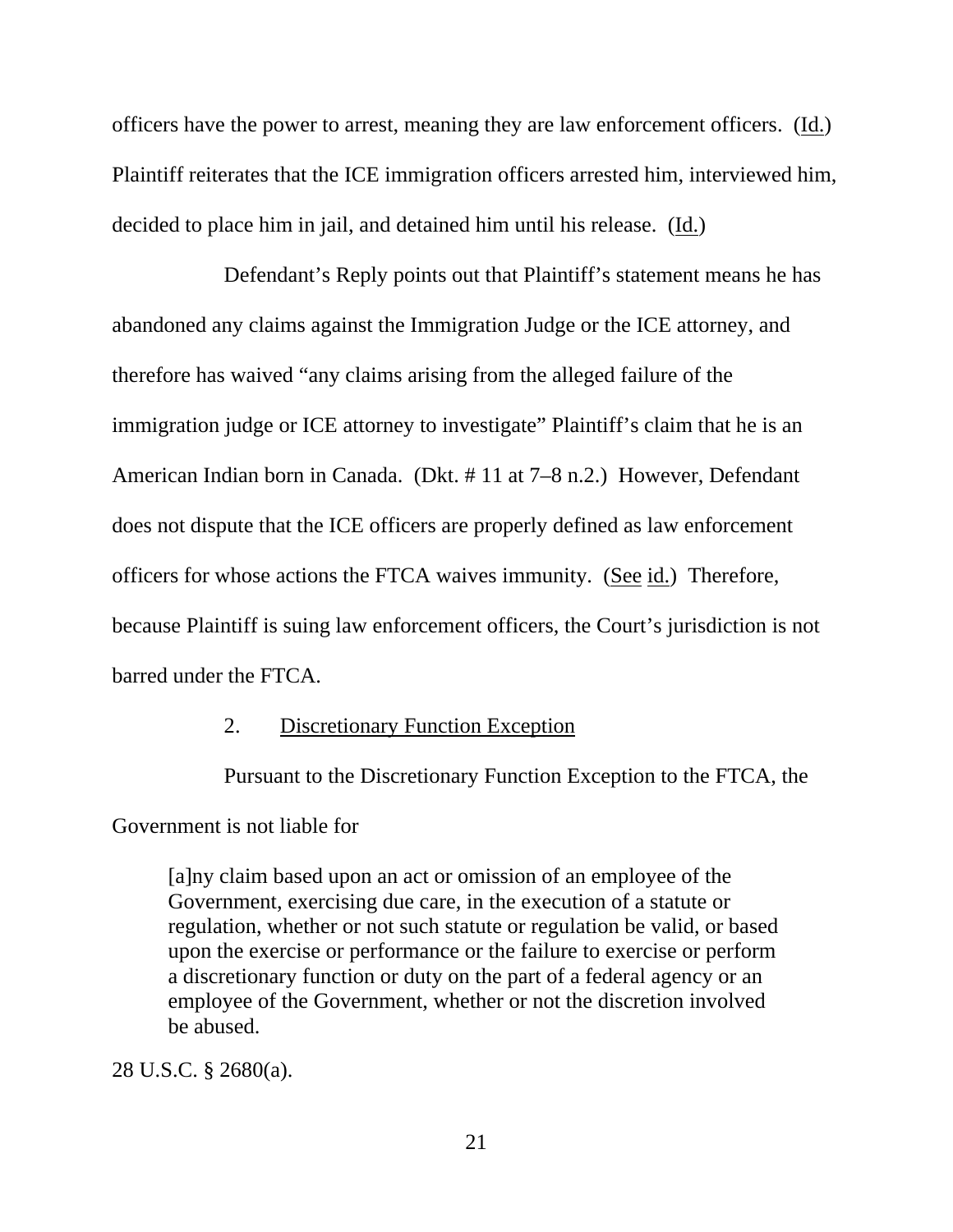Defendant argues that because this exception exempts the Government from liability for an employee's performance of a discretionary function, Plaintiff's claims must fail. (Dkt. # 7 at 14.) Defendant maintains that because Plaintiff has not alleged intentional misconduct, Plaintiff's claims are precluded by the discretionary function exception to the FTCA. (Id. at 15.)

 In contrast, Plaintiff contends that "Defendant did not have authority to deport Mr. Hodgson and consequently Defendant did not have discretion to detain Plaintiff." (Dkt. # 10 at 10.) Plaintiff argues that because his complaint pleads that he is an American Indian born in Canada, and that statement must be taken as true for the purposes of this motion to dismiss, ICE officers had no authority to detain him because he cannot be deported for any reason pursuant to In re Yellowquill, 16 I & N Dec. 576, 578 (BIA 1978), and therefore they cannot be shielded by the discretionary function exception. (Id.)

 Additionally, Plaintiff argues that the "law enforcement proviso," which he contends waives sovereign immunity when certain intentional acts are committed by federal law enforcement officers, should be applied here. (Id. at 12– 13.)

 In reply, Defendant asserts that the relevant inquiry "is not whether Plaintiff was an American Indian<sup>[1]</sup> . . . [but rather,] whether the decision to initiate removal proceedings and detain Plaintiff pending resolution of those proceedings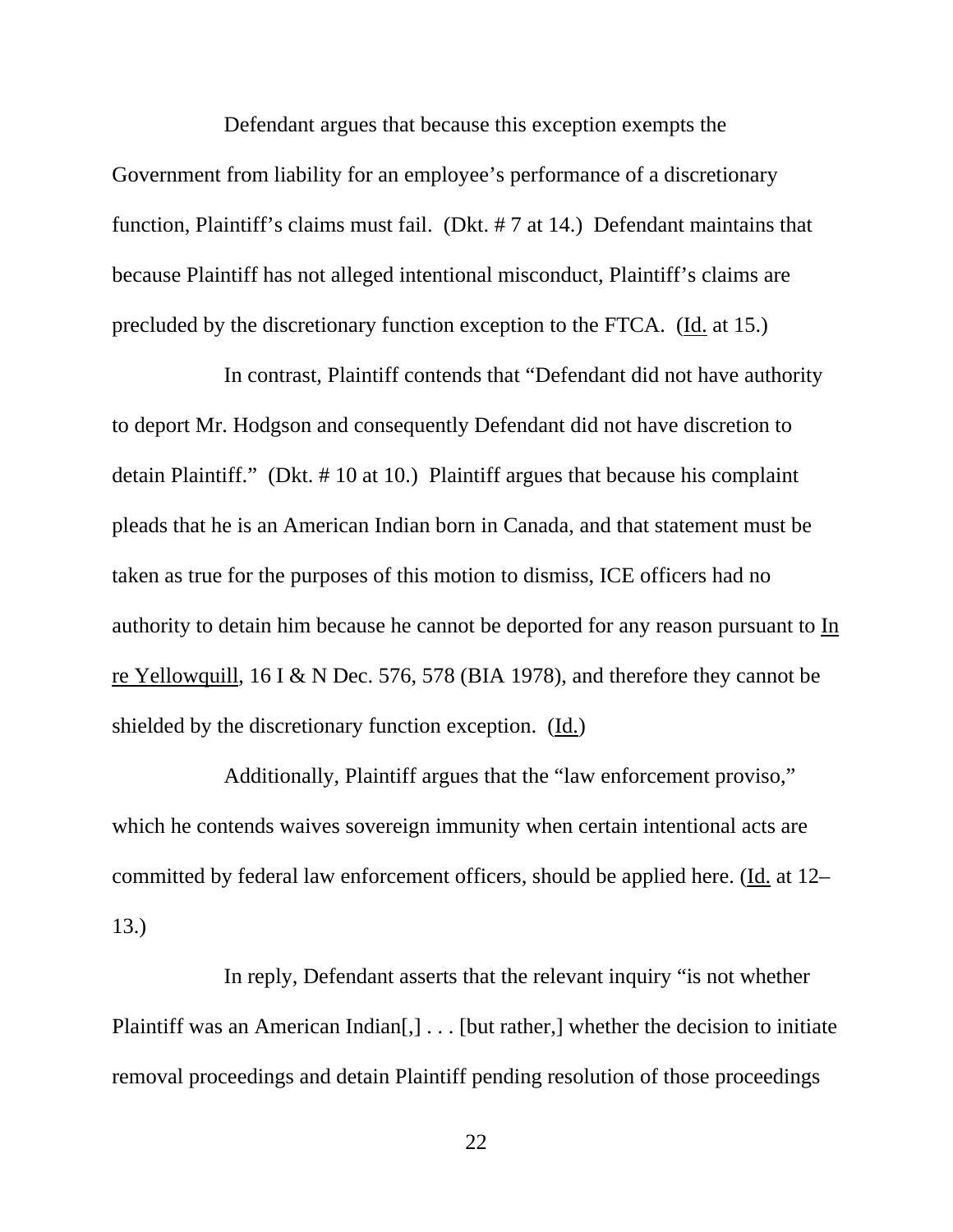was a discretionary function." (Dkt. #11 at 8.) Defendant maintains that it is "black letter law" that decisions regarding whether and how to conduct an investigation are within the discretionary function exception of the FTCA. (Id.) And therefore, ICE agents' decisions regarding the investigation of Plaintiff's claim to be an American Indian are barred. (Id.)

 First, Defendant is correct that because his claim is being challenged on jurisdictional grounds, the Court does not have to rely solely on his pleading that he is an American Indian born in Canada. Ramming, 281 F.3d at 161 (A court evaluating a 12(b)(1) motion may consider "(1) the complaint alone; (2) the complaint supplemented by undisputed facts evidence in the record; or (3) the complaint supplemented by undisputed facts plus the court's resolution of disputed facts.").

 Second, the discretionary function exception "covers only acts that are discretionary in nature, acts that involve an element of judgment or choice." United States v. Gaubert, 499 U.S. 315, 322 (1991) (internal quotation marks omitted) (finding that "[d]ay-to-day management of banking affairs . . . regularly requires judgment as to which of a range of possible permissible courses is the wisest"). If a "federal statute, regulation, or policy specifically prescribes a course of action for an employee to follow," then the actor does not have the necessary element of judgment or choice "because the employee has no rightful option but to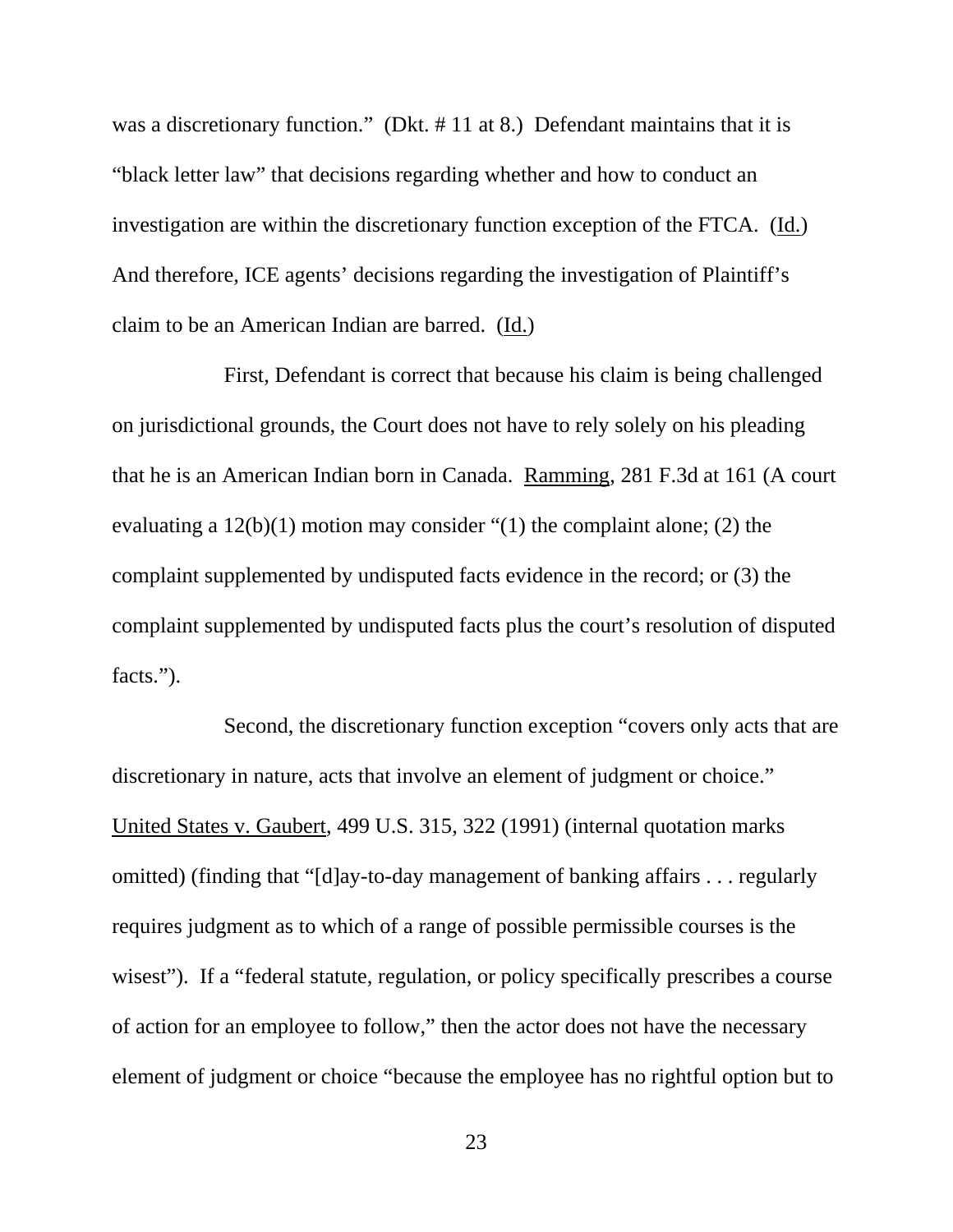adhere to the directive." Id. (internal citations and quotation marks omitted). However, the Court's inquiry does not end there; the Court also must examine "whether the judgment is the kind that the discretionary function exception was designed to shield." Id.

When established governmental policy, as expressed or implied by statute, regulation, or agency guidelines, allows a Government agent to exercise discretion, it must be presumed that the agent's acts are grounded in policy when exercising that discretion. For a complaint to survive a motion to dismiss, it must allege facts which would support a finding that the challenged actions are not the kind of conduct that can be said to be grounded in the policy of the regulatory regime.

Id. at 324–25.

 Prior to assessing whether the ICE officers' actions fall within the discretionary function exception to the FTCA, precluding this Court's jurisdiction, the Court must first discern what actions Plaintiff is challenging.

 In Plaintiff's Complaint, he states that he was injured because ICE officers detained him, issued him a Warrant for Arrest, Notice to Appear, and Notice of Custody determination, and failed to investigate his claim that he was an American Indian born in Canada. (Dkt. # 1.) In his response, Plaintiff clarifies that "[he] is not complaining about the actions of the Immigration Judge who oversaw his removal proceedings or the federal immigration attorney . . . . They did not hold the keys to [his] cell." (Dkt. # 10 at 2.)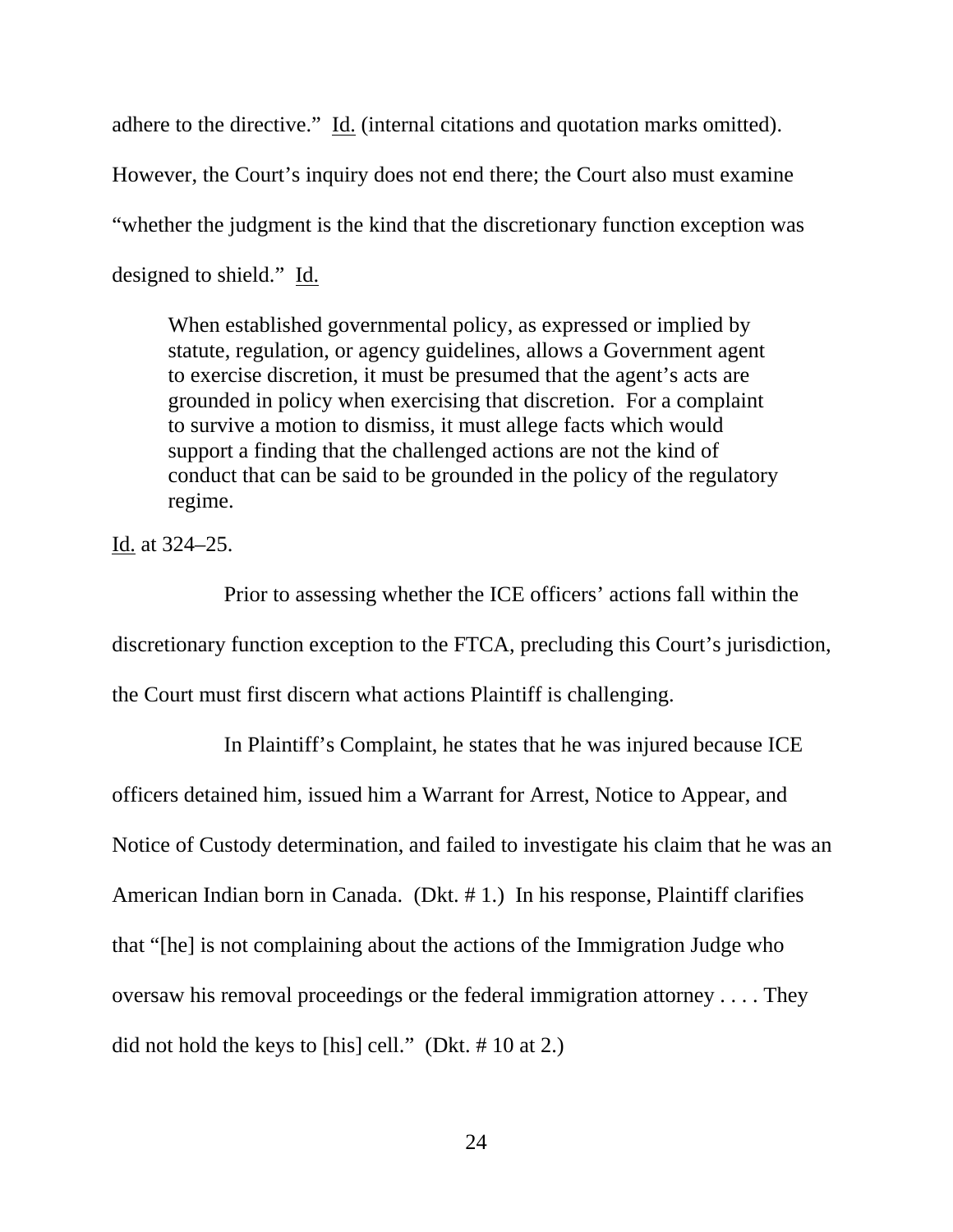Because Plaintiff complains about the decision of ICE officers to detain him, this is the action the Court will analyze under the discretionary function exception.

 Plaintiff argues that because he was immune from deportation due to his status as an American Indian born in Canada, the ICE officers had no discretion to detain him. (Dkt.  $\# 10$  at 10.)

 What Plaintiff is essentially challenging is the ICE officers's decisions regarding how to investigate Plaintiff's case. This action falls squarely within the discretionary function exception. See Smith v. United States, 375 F.2d 243 (5th Cir. 1967); Mesa v. United States, 837 F. Supp. 1210, 1212 (S.D. Fla. 1993).

 The Fifth Circuit maintains that the Government's failure to arrest or prosecute persons falls within the discretionary function exception. Smith, 375 F.2d 243. "The federal government's decisions concerning enforcement of its criminal statutes comprise a part of its pursuit of national policy." Id. at 247. In Smith, the Fifth Circuit stated that the discretionary function exception

exempts the government from liability for exercising the discretion inherent in the prosecutorial function of the Attorney General, no matter whether these decisions are made during the investigation or prosecution of offenses . . . Another holding could diffuse the government's control over policies committed to it by the Constitution, and irrationally concentrate political responsibility in fortuitous lawsuits.

Id.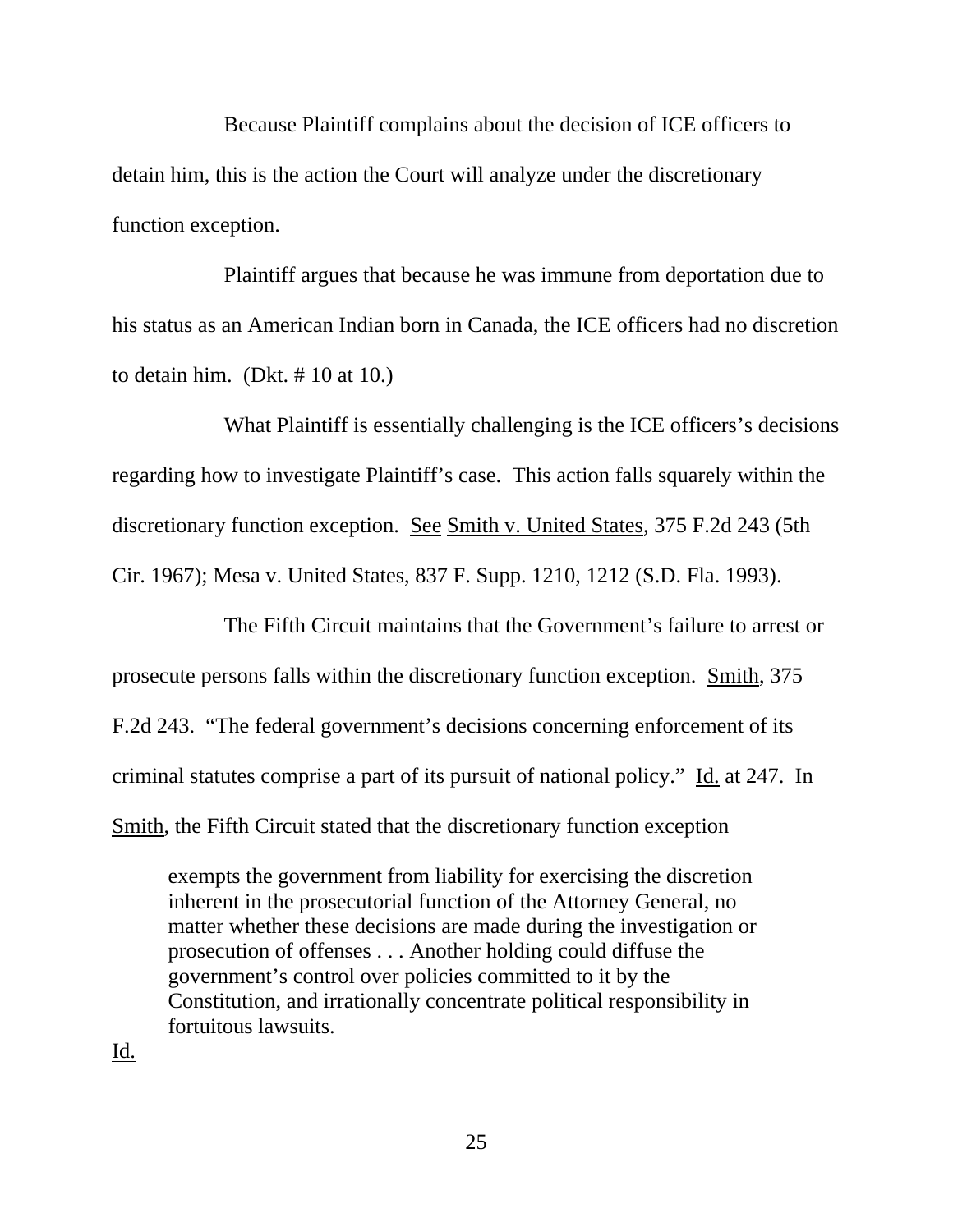Additionally, there is no requirement that the decisions made by law enforcement officers during the investigation or prosecution of a case must be correct to be fall within the discretionary function exception. See Kelly v. United States, 924 F.2d 355 (1st Cir. 1991). In Kelly, the plaintiff sued the Government seeking damages because other agents failed to properly investigate the claim against him that he was leaking information from the department. The Court ruled against the plaintiff because the action of investigating the case was precisely what the discretionary function exception was designed to protect. Id. at 362.

 The discretionary function exception "preserves governmental immunity for discretionary functions to protect the government from judicial second guessing." Sutton v. United States, 819 F.2d 1289, 1293 (5th Cir. 1987). Therefore, even if this Court were to rely on Plaintiff's pleading that he is an American Indian born in Canada with the requisite quantum of blood, the decision by the ICE officers to investigate him is squarely within the discretionary function exception, and the FTCA does not waive sovereign immunity for these claims. It was the ICE officers' decision to investigate Plaintiff that led to his custody and continued detention, and this decision falls within the discretionary function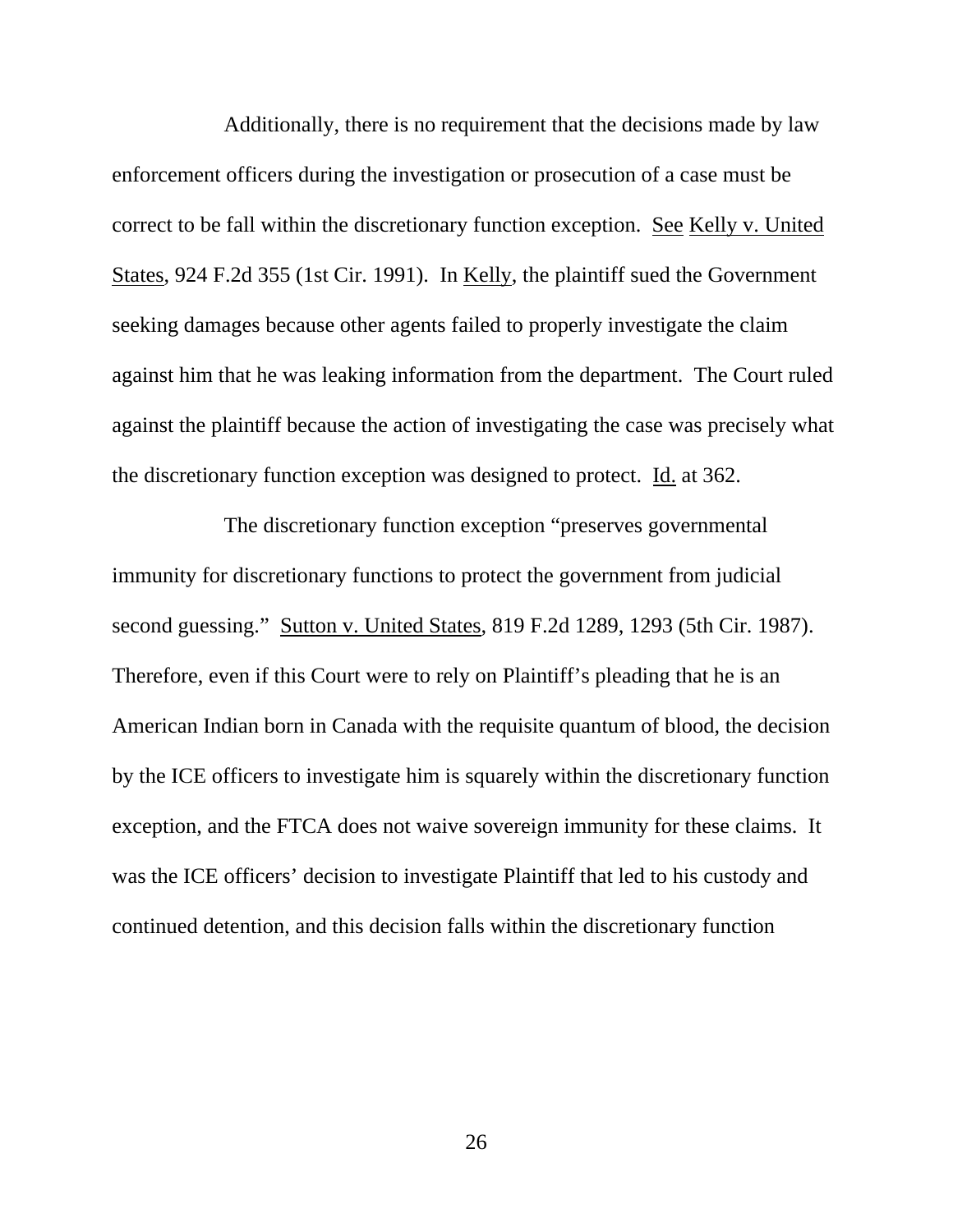exception.<sup>5</sup> Therefore, this Court lacks jurisdiction to hear Plaintiff's claims under the FTCA.

# 3. Law Enforcement Proviso

The "law enforcement proviso," 28 U.S.C. § 2680(h), operates as an

exception to the discretionary function exception. Andrade v. Chojnacki, 65 F.

Supp. 2d 431, 466–67 (W.D. Tex. 1999). The law enforcement proviso provides

Any claim arising out of assault, battery, false imprisonment, false arrest, malicious prosecution, abuse of process, libel, slander, misrepresentation, deceit, or interference with contract rights: Provided, That, with regard to acts or omissions of investigative or law enforcement officers of the United States Government, the provisions of this chapter and section 1346(b) of this title shall apply to any claim arising, on or after the date of the enactment of this proviso, out of assault, battery, false imprisonment, false arrest, abuse of process, or malicious prosecution. For the purpose of this subsection, "investigative or law enforcement officer" means any officer of the United States who is empowered by law to execute searches, to seize evidence, or to make arrests for violations of Federal law.

28 U.S.C. § 2680(h). This provision works in tandem with the discretionary

function exception: Neither the discretionary function exception nor the law

enforcement proviso "exist independently of the other nor does one predominate

over the other. Both sections recognize serious legitimate policies that must be

 $\overline{a}$ 

<sup>&</sup>lt;sup>5</sup> The Court recognizes that pursuant to 8 U.S.C. § 1226(c), Plaintiff's detention was mandatory once ICE officers initiated an investigation against him because of his criminal history. However, it is the decision to investigate Plaintiff that is actually at issue here, and that decision falls within the discretionary function exception.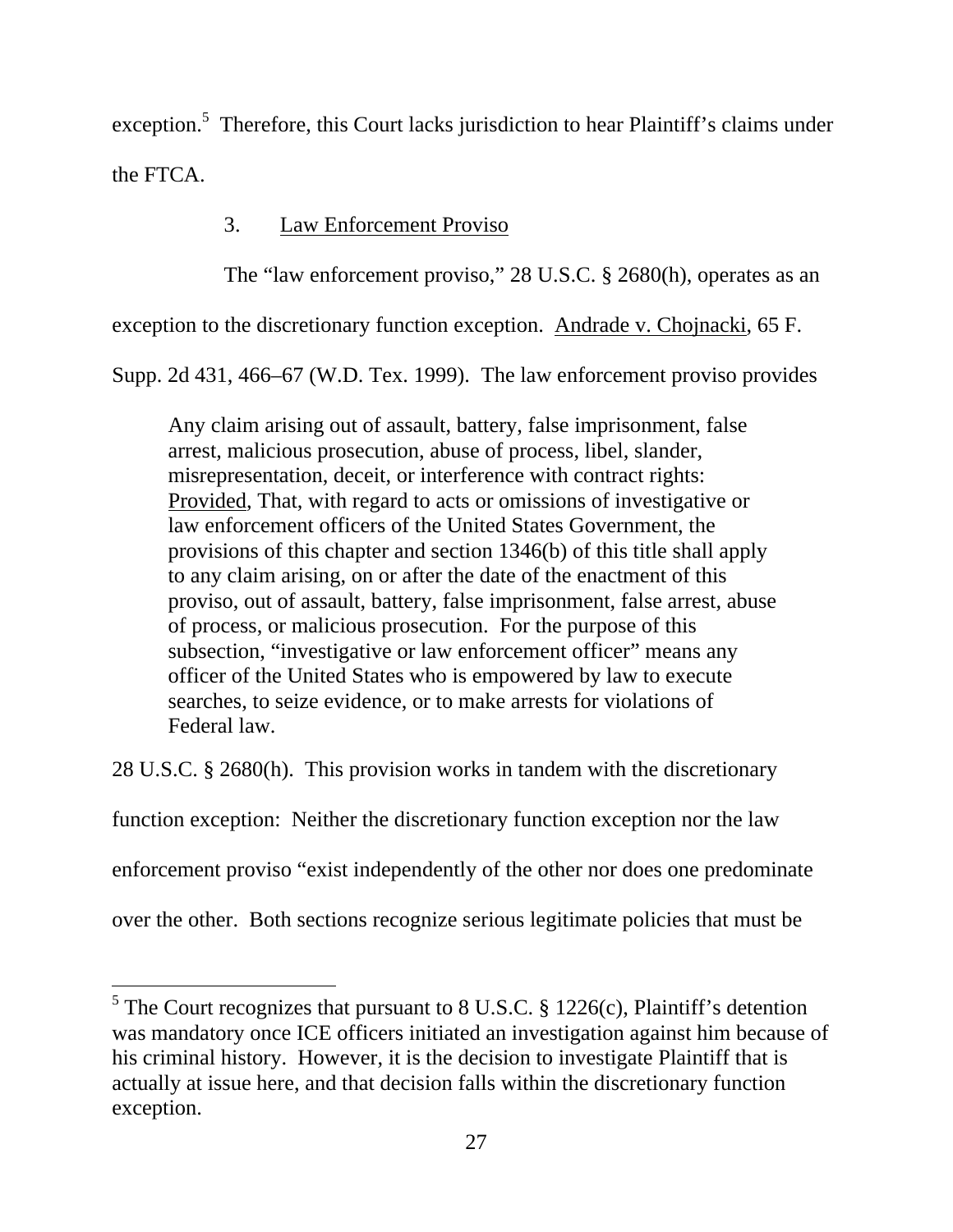preserved." Camacho v. Cannella, No. EP-12-CV-40-KC, 2012 WL 3719749, at \*7 (W.D. Tex. Aug. 27, 2012) (quoting Sutton, 819 F.2d at 1295).

 Although Plaintiff argues that the "law enforcement proviso" applies here and waives sovereign immunity for claims of assault, battery, false imprisonment, false arrest, malicious prosecution, or abuse of process, the law enforcement proviso, applied to the specific facts here, does not cure the jurisdictional defect.

 The FTCA only waives liability "in accordance with the law of the place where the act or omission occurred." 28 U.S.C. § 1346(b)(1). To establish a claim for false imprisonment under Texas law, a plaintiff must plead that the defendant (1) willfully detained the plaintiff, (2) without his consent, and (3) without the authority of the law. Sears, Roebuck & Co. v. Castillo, 693 S.W. 2d 374, 375 (Tex. 1985). Texas also requires that "[t]he plaintiff must prove the absence of authority in order to establish the third element of a false imprisonment cause of action." Id. at 376.

 Defendant argues that because there was probable cause to believe that Plaintiff was in the United States in violation of a law or regulation, Plaintiff cannot establish the third element of false imprisonment. (Dkt. # 7 at 17.)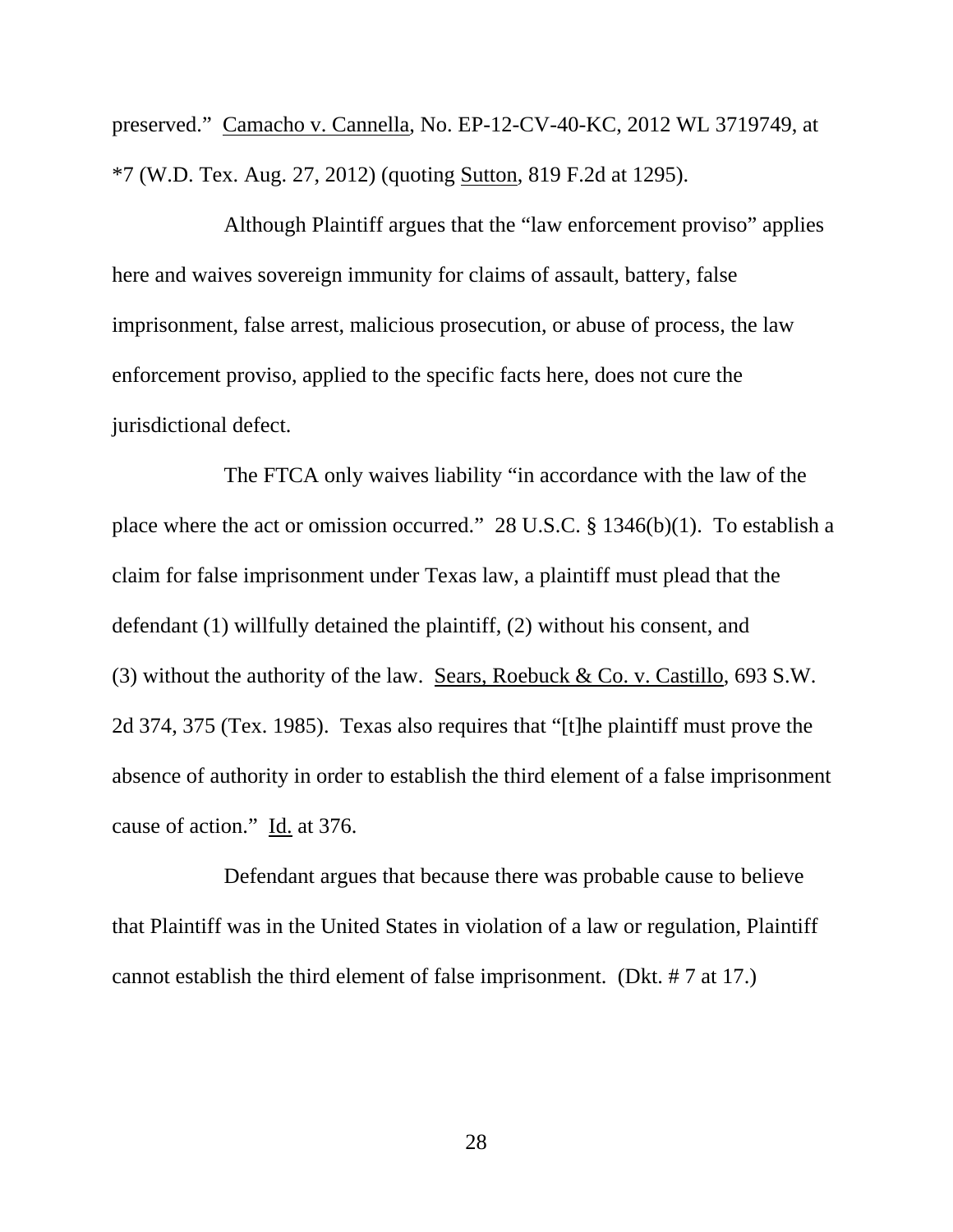In response, Plaintiff argues that because of his status as an American Indian, ICE acted without any legal authority to detain him, and therefore, he has stated the necessary elements of a claim for false imprisonment. (Dkt. # 10 at 12.)

 However, although Plaintiff repeatedly claims that because he is an American Indian born in Canada, law enforcement officers could not detain him, Plaintiff has not pled any facts to demonstrate that the ICE officers did not have probable cause to detain him.

 Therefore, the Court finds that even if the Court were to apply the law enforcement proviso, Plaintiff has not pled the necessary elements of a claim for false imprisonment, and the Court does not have jurisdiction under the FTCA.

### II. Plaintiff's Motion to Amend

 Plaintiff seeks to amend his complaint pursuant to Rule 15(a) of the Federal Rules of Civil Procedure. (Dkt. # 12.) Plaintiff states that his amended complaint will (1) clarify his qualification as an American Indian born in Canada; (2) clarify the breadth of his claims asserted against the United States because of the actions of the ICE officers; and (3) include the names of the specific ICE officers involved. (Id. ¶¶ 5–7.) Plaintiff states that these amendments are sought in good faith and will not delay the prosecution of this case. (Id. ¶¶ 8–9.)

 Defendant argues that Plaintiff's proposed amendments cannot cure the deficiencies of the Complaint raised in Defendant's Motion to Dismiss, and